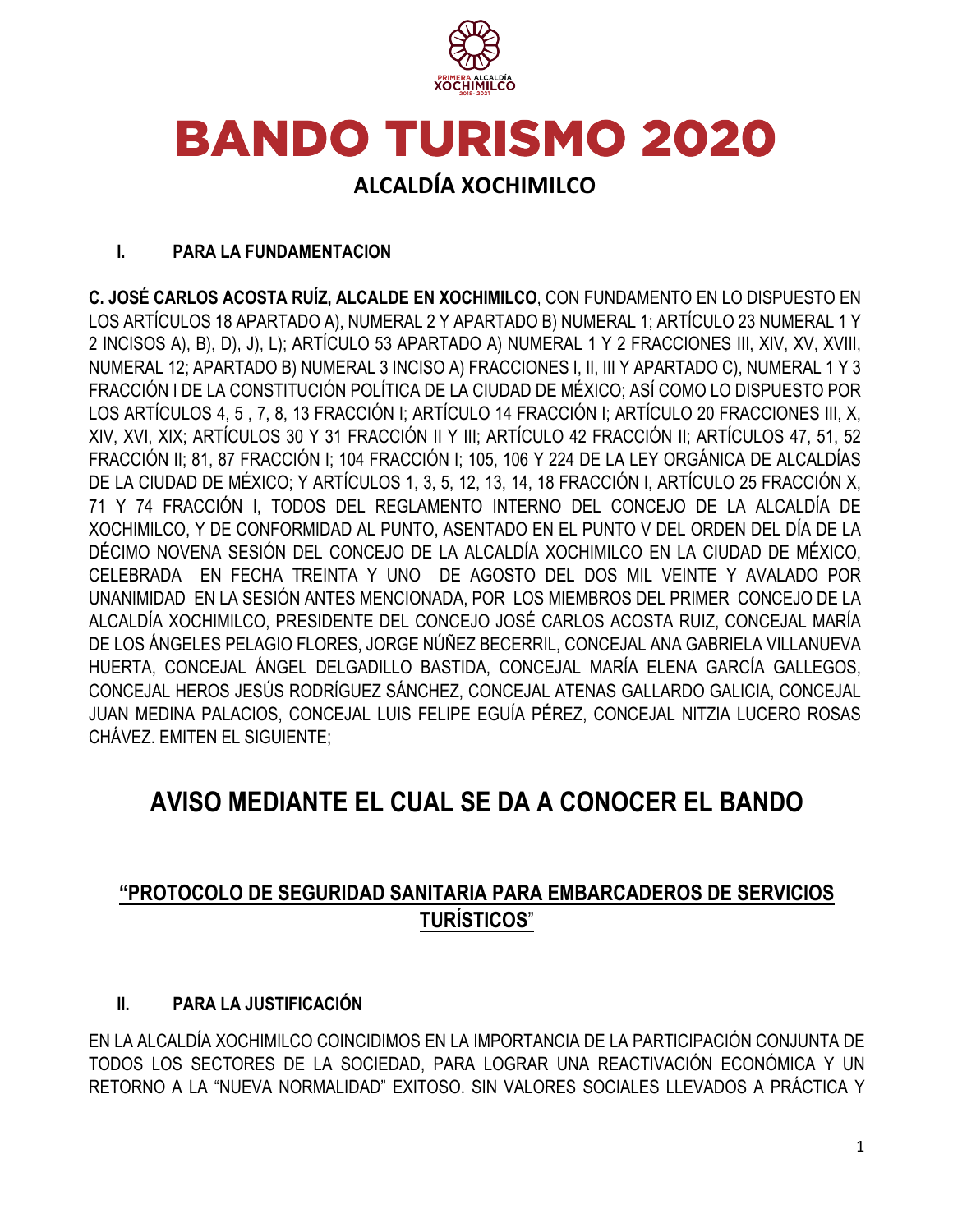REFORZADOS POR LAS INSTANCIAS DE GOBIERNO NO PODREMOS SUPERAR AL 100% ESTA CRISIS SANITARIA QUE HA PERMEADO CONSECUENCIAS EN TODOS LOS SECTORES DE LA POBLACIÓN.

EL TURISMO ES SIN DUDA UNA DE LAS PRINCIPALES ACTIVIDADES ECONÓMICAS DE NUESTRA ALCALDÍA, POR LO QUE ES FUNDAMENTAL, ACATANDO LOS LINEAMIENTOS GENERALES EMITIDOS POR NUESTRAS AUTORIDADES DE LOS DISTINTOS ÓRDENES DE GOBIERNO, RETORNAR CON LA MAYOR RESPONSABILIDAD, TOMANDO LAS MEDIDAS DE PREVENCIÓN Y RESPONDIENDO A LAS NECESIDADES DE SEGURIDAD SANITARIA DE LOS VISITANTES Y TURISTAS.

XOCHIMILCO ES SIN DUDA UNO DE LOS PUNTOS MÁS VISITADOS DE LA CIUDAD DE MÉXICO, SIENDO SU PRINCIPAL ATRACTIVO TURÍSTICO EL RECORRER LOS CANALES EN LAS TRADICIONALES TRAJINERAS; ESTE EMBLEMÁTICO PASEO HA REPRESENTADO TAN SOLO EN 2015 SEGÚN ESTUDIO REALIZADO POR LA SECTUR DE LA CDMX UN TOTAL DE UN MILLÓN 207 MIL VISITANTES, LO QUE IMPLICA UN DESPLIEGUE DE RECURSOS PARA GARANTIZAR EL FUNCIONAMIENTO DE LOS EMBARCADEROS.

ACTUALMENTE SE CUENTA CON 10 EMBARCADEROS QUE RECIBEN VISITANTES DE TODO EL PAÍS Y DE TODO EL MUNDO DISPUESTOS A DESCUBRIR LA MAGIA DE ESTA TIERRA Y SUS CANALES, ZONA PATRIMONIO CULTURAL DE LA HUMANIDAD, ASÍ COMO AICA (ÁREAS DE IMPORTANCIA PARA LA CONSERVACIÓN DE LAS AVES), SIPAM (SISTEMAS IMPORTANTES DEL PATRIMONIO AGRÍCOLA MUNDIAL), SITIO RAMSAR Y CIUDAD PATRIMONIO.

LA ORGANIZACIÓN MUNDIAL DE LA SALUD, CON FECHA 16 DE ABRIL DE 2020, DEFINIÓ LOS PRINCIPIOS A TENER EN CUENTA A LA HORA DE PLANTEAR EL LEVANTAMIENTO DE LAS MEDIDAS DE DESCONFINAMIENTO. ENTRE LOS CITADOS PRINCIPIOS, MERECE ESPECIAL ATENCIÓN LA NECESIDAD DE MINIMIZAR LOS RIESGOS EN LUGARES CON ALTO POTENCIAL DE CONTAGIO COMO LUGARES CERRADOS Y LUGARES PÚBLICOS DONDE SE PRODUCE UNA GRAN CONCENTRACIÓN DE PERSONAS; Y QUE SE ASEGURE EL COMPROMISO DEL CONJUNTO DE LA POBLACIÓN EN LA APLICACIÓN DE LAS MEDIDAS ADOPTADAS A FIN DE CONTINUAR PROTEGIENDO LOS DERECHOS A LA VIDA, A LA INTEGRIDAD FÍSICA Y A LA SALUD DE LAS PERSONAS.

CADA UNO DE ESTOS EMBARCADEROS REPRESENTA UNA ZONA PÚBLICA DE AFLUENCIA TURÍSTICA Y POR LO TANTO SON "ESPACIOS DINÁMICOS COVID", DICHOS ESPACIOS ESTARÁN SUJETOS A LAS MEDIDAS QUE DETERMINEN LAS AUTORIDADES, PRIORIZANDO LA SALUD Y SEGURIDAD DE LOS VISITANTES Y PRESTADORES DE SERVICIOS TURÍSTICOS EN TODO MOMENTO.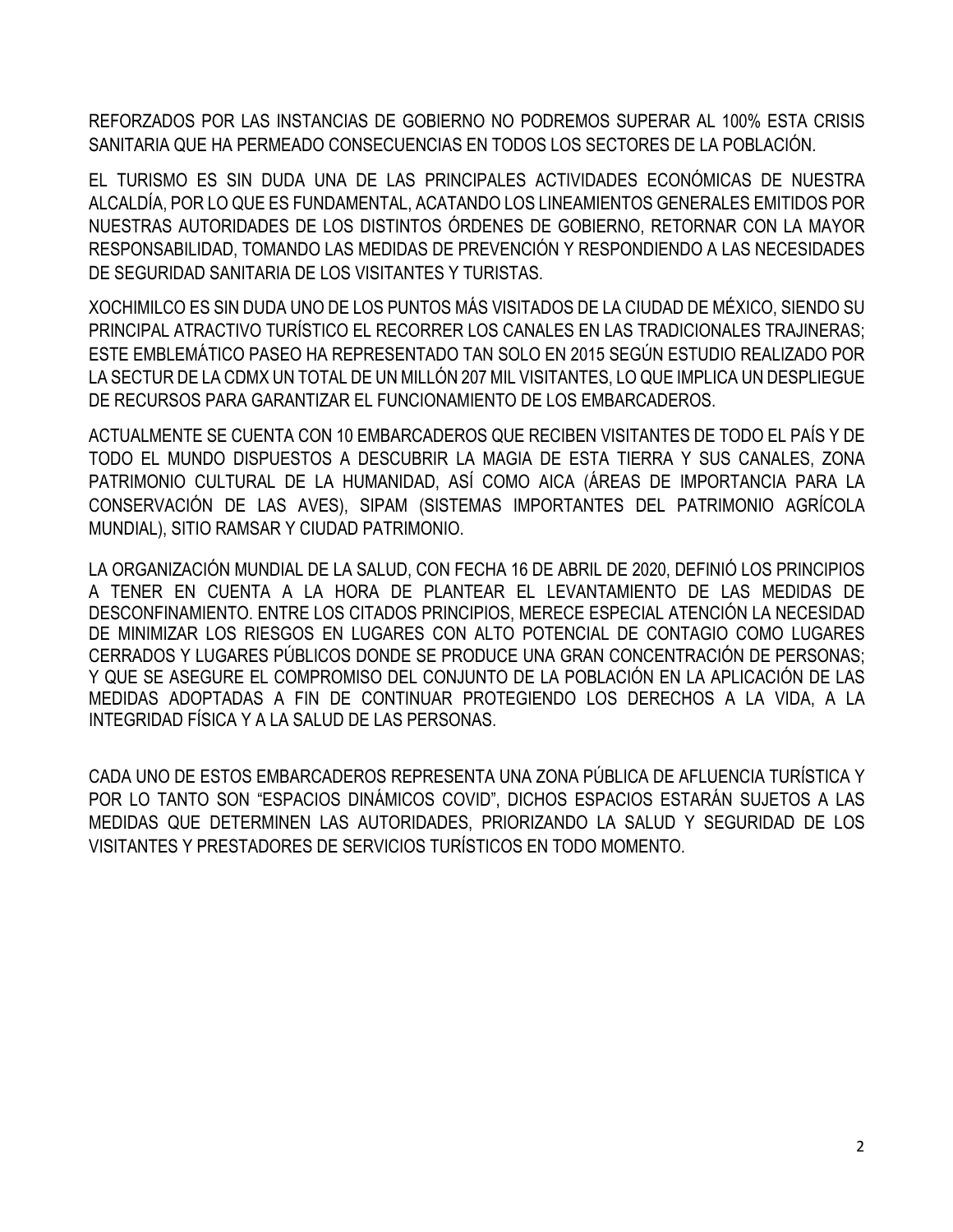# **BANDO**

# **PROTOCOLO DE SEGURIDAD SANITARIA PARA EMBARCADEROS DE SERVICIOS TURÍSTICOS**

# **III. DEL CONTENIDO.**

# **¿QUÉ ES EL CORONAVIRUS?**

LOS CORONAVIRUS HUMANOS SE TRANSMITEN DE UNA PERSONA INFECTADA A OTRAS:

- 1. A TRAVÉS DEL AIRE AL TOSER Y/O ESTORNUDAR
- 2. AL TOCAR O ESTRECHAR LA MANO DE UNA PERSONA INFECTADA O ENFERMA
- 3. AL TOCAR UN OBJETO O SUPERFICIE CONTAMINADA CON EL VIRUS Y LUEGO LLEVARSE LAS MANOS SUCIAS A LA BOCA, NARIZ U OJOS.

LOS CORONAVIRUS SON UNA FAMILIA DE VIRUS QUE CAUSAN ENFERMEDADES (DESDE EL RESFRIADO COMÚN HASTA ENFERMEDADES RESPIRATORIAS MÁS GRAVES) Y CIRCULAN ENTRE HUMANOS Y ANIMALES.

EN ESTE CASO, SE TRATA DEL SARS-COV2. APARECIÓ EN CHINA EN DICIEMBRE PASADO Y PROVOCA UNA ENFERMEDAD LLAMADA COVID-19, QUE SE EXTENDIÓ POR EL MUNDO Y FUE DECLARADA PANDEMIA GLOBAL POR LA ORGANIZACIÓN MUNDIAL DE LA SALUD

# **MEDIDAS DE PREVENCIÓN**

- LAVARTE LAS MANOS CON AGUA Y JABÓN Y UTILIZAR GEL ANTIBACTERIAL AL 70% DE ALCOHOL
- TOSER Y/O ESTORNUDAR EN LA PARTE INTERNA DEL CODO
- EVITAR MULTITUDES Y/O CONTACTO CERCANO EN ESPACIOS COMUNES
- CONSULTAR Y COMPARTIR INFORMACIÓN DE FUENTES CONFIABLES
- ALIMÉNTATE SANAMENTE Y TOMA AGUA EN ABUNDANCIA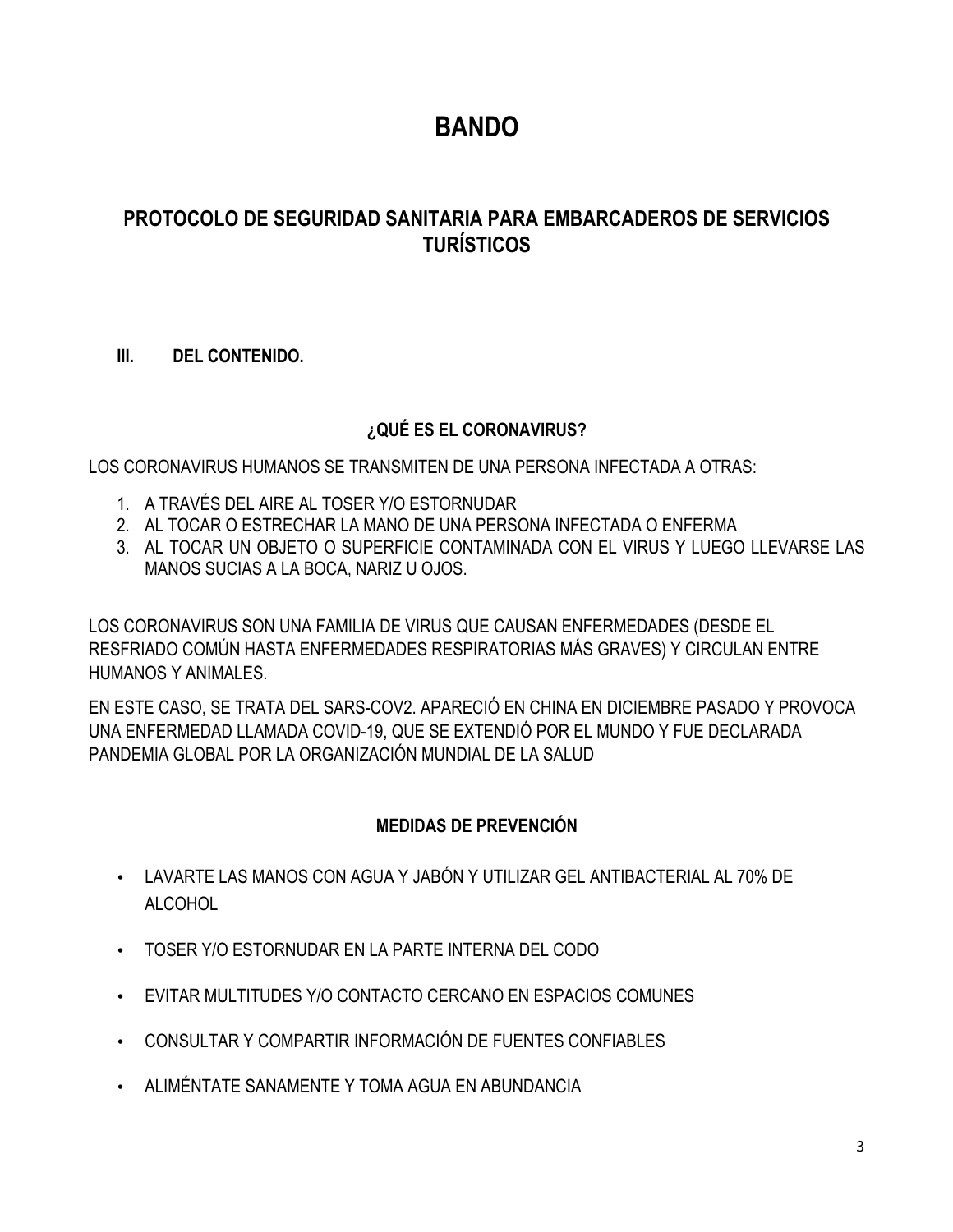# **PRINCIPIOS RECTORES PARA UN RETORNO EXITOSO:**

- PRIVILEGIAR LA SALUD Y LA VIDA
- SOLIDARIDAD CON TODOS Y NO DISCRIMINACIÓN
- ECONOMÍA MORAL Y EFICIENCIA PRODUCTIVA
- RESPONSABILIDAD COMPARTIDA (PUBLICA, PRIVADA Y SOCIAL)-.

EN LA ALCALDÍA XOCHIMILCO COINCIDIMOS EN LA IMPORTANCIA DE LA PARTICIPACIÓN CONJUNTA DE TODOS LOS SECTORES DE LA SOCIEDAD, PARA LOGRAR UNA REACTIVACIÓN ECONÓMICA Y UN RETORNO A LA "NUEVA NORMALIDAD" EXITOSO. SIN VALORES SOCIALES LLEVADOS A PRÁCTICA Y REFORZADOS POR LAS INSTANCIAS DE GOBIERNO NO PODREMOS SUPERAR AL 100% ESTA CRISIS SANITARIA QUE HA PERMEADO CONSECUENCIAS EN TODOS LOS SECTORES DE LA POBLACIÓN.

EL TURISMO ES SIN DUDA UNA DE LAS PRINCIPALES ACTIVIDADES ECONÓMICAS DE NUESTRA ALCALDÍA, POR LO QUE ES FUNDAMENTAL, ACATANDO LOS LINEAMIENTOS GENERALES EMITIDOS POR NUESTRAS AUTORIDADES DE LOS DISTINTOS ÓRDENES DE GOBIERNO, RETORNAR CON LA MAYOR RESPONSABILIDAD, TOMANDO LAS MEDIDAS DE PREVENCIÓN Y RESPONDIENDO A LAS NECESIDADES DE SEGURIDAD SANITARIA DE LOS VISITANTES Y TURISTAS.

ANTE TODO, SOMOS SERES HUMANOS QUE VALORAMOS LA VIDA Y LA SEGURIDAD DE TODAS LAS PERSONAS, POR LO QUE ESTOS PRINCIPIOS SON LA BASE DE NUESTROS PROTOCOLOS Y SERÁN APLICADOS CON RESPONSABILIDAD POR LOS FUNCIONARIOS Y PRESTADORES DE SERVICIOS TURÍSTICOS DE NUESTRA ALCALDÍA.

#### **INSUMOS**

# **ELEMENTOS DE PROTECCIÓN PERSONAL**

# *CUBREBOCAS***:**

DEBE CUBRIR NARIZ Y BOCA, LO MÁS ADHERIDO A LA ESTRUCTURA DE LA CARA Y SIN SALIDAS DE AIRE, TIENE UN PERIODO DE VIDA DE CUATRO HORAS APROXIMADAMENTE.

DIFERENTES TIPOS DE CUBREBOCAS: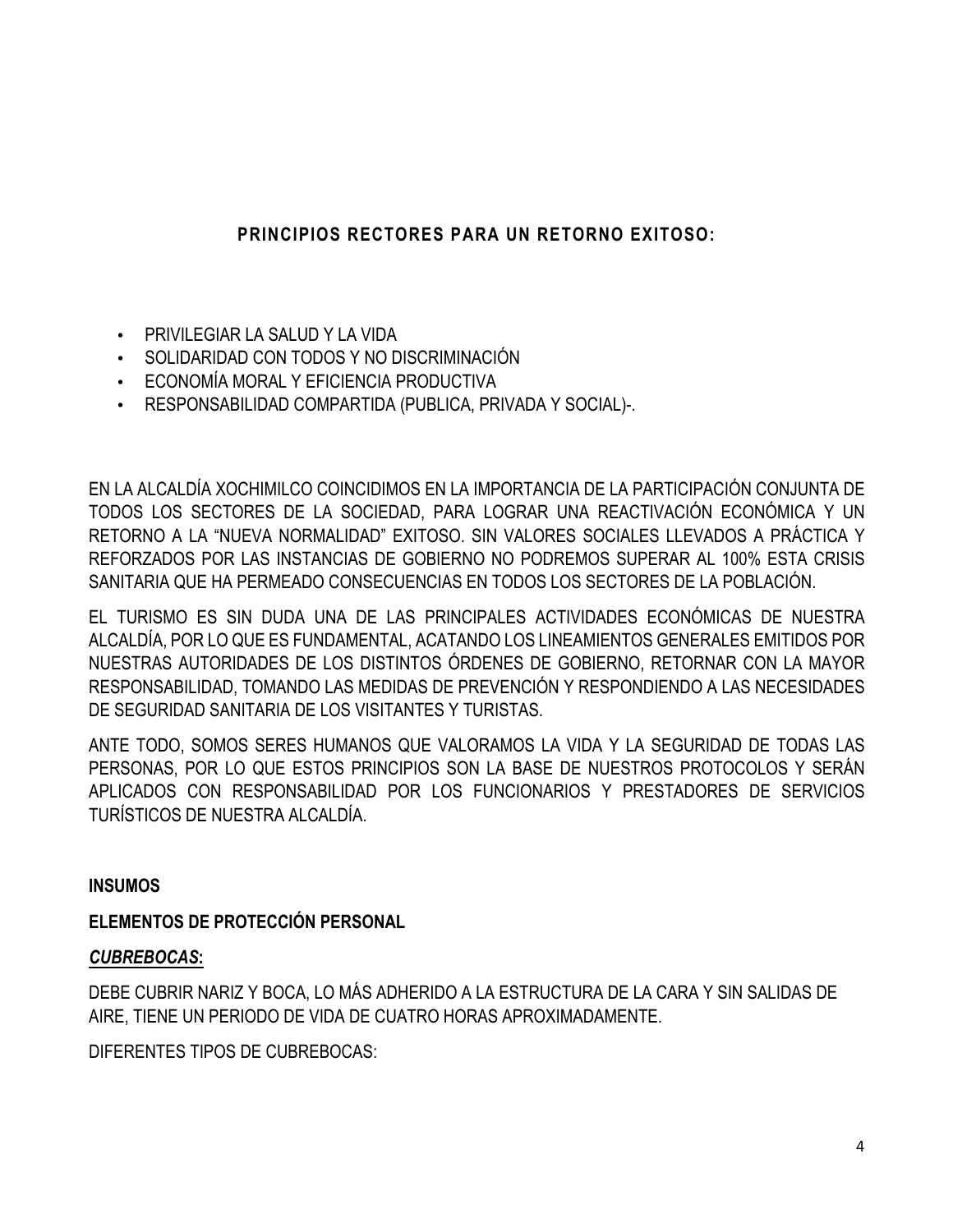**CUBREBOCAS QUIRÚRGICO** (BIFÁSICO) O CON DOS CAPAS DE TELA DE ALGODÓN, ES DE USO COMÚN ANTE LA EMERGENCIA SANITARIA POR COVID-19, LO QUE HACE ES PROTEGER EN UN 70 POR CIENTO QUE LA PERSONA ENFERMA NO TRANSMITA LA ENFERMEDAD NI PERMITA LA SALIDA DE SECRECIONES.

**CUBREBOCAS TRIFÁSICO** ES EL QUE TIENE PLIEGUES Y UN ALAMBRE QUE SE AMOLDA A LA FORMA DE LA NARIZ Y AL ROSTRO, Y POR CONSIGUIENTE BRINDA MAYOR SEGURIDAD.

**CUBREBOCAS DE ALTA EFICIENCIA,** MEJOR CONOCIDOS COMO MASCARILLAS N95 O KN95, TIENEN HASTA UN 98 POR CIENTO DE SEGURIDAD DONDE NINGUNA PARTÍCULA MENOR A CINCO MICRAS DE ESPESOR VA A TENER CONTACTO CON LAS VÍAS AÉREAS. SON RECOMENDADAS PARA QUIENES REALIZAN PROCEDIMIENTOS MÉDICOS, EN SALAS DONDE HAY ALTA CONCENTRACIÓN DE PERSONAS CON ENFERMEDADES RESPIRATORIAS COMO COVID-19 O INFLUENZA.

ES MUY IMPORTANTE EL RETIRO Y COLOCACIÓN DE AMBOS TIPOS DE MASCARILLAS, HAY QUE LAVARSE LAS MANOS CON AGUA Y JABÓN ANTES DE COLOCARLOS Y DESPUÉS DE RETIRARLOS, SI NO ES POSIBLE, SE PUEDEN UTILIZAR SOLUCIONES ALCOHOLADAS.

#### **GUANTES NIVEL 1**

• GUANTES DE LÁTEX

#### **GUANTES NIVEL 2**

- GUANTES DE VINILO
- GUANTES DE ACRILONITRILO

\*SE RECOMIENDA EL USO DE CARETA PROTECTORA PLASTIFICADA

# **INSUMOS PARA SANITIZACIÓN DE ESPACIOS COMUNES Y DE TRANSITO**

- SANITIZADOR
- TRAJE DE PROTECCIÓN
- GUANTES
- LENTES

#### **PRODUCTOS DE LIMPIEZA**

- HIPOCLORITO DE SODIO (CLORO COMERCIAL)
- GEL ANTIBACTERIAL
	- GEL A BASE DE 70% DE ALCOHOL
- BOTES DE BASURA (BOTES CON TAPA Y SIN MANIPULACIÓN MANUAL)
- ESPRÁIS DESINFECTANTES ANTIBACTERIALES
- BOLSAS DE BASURA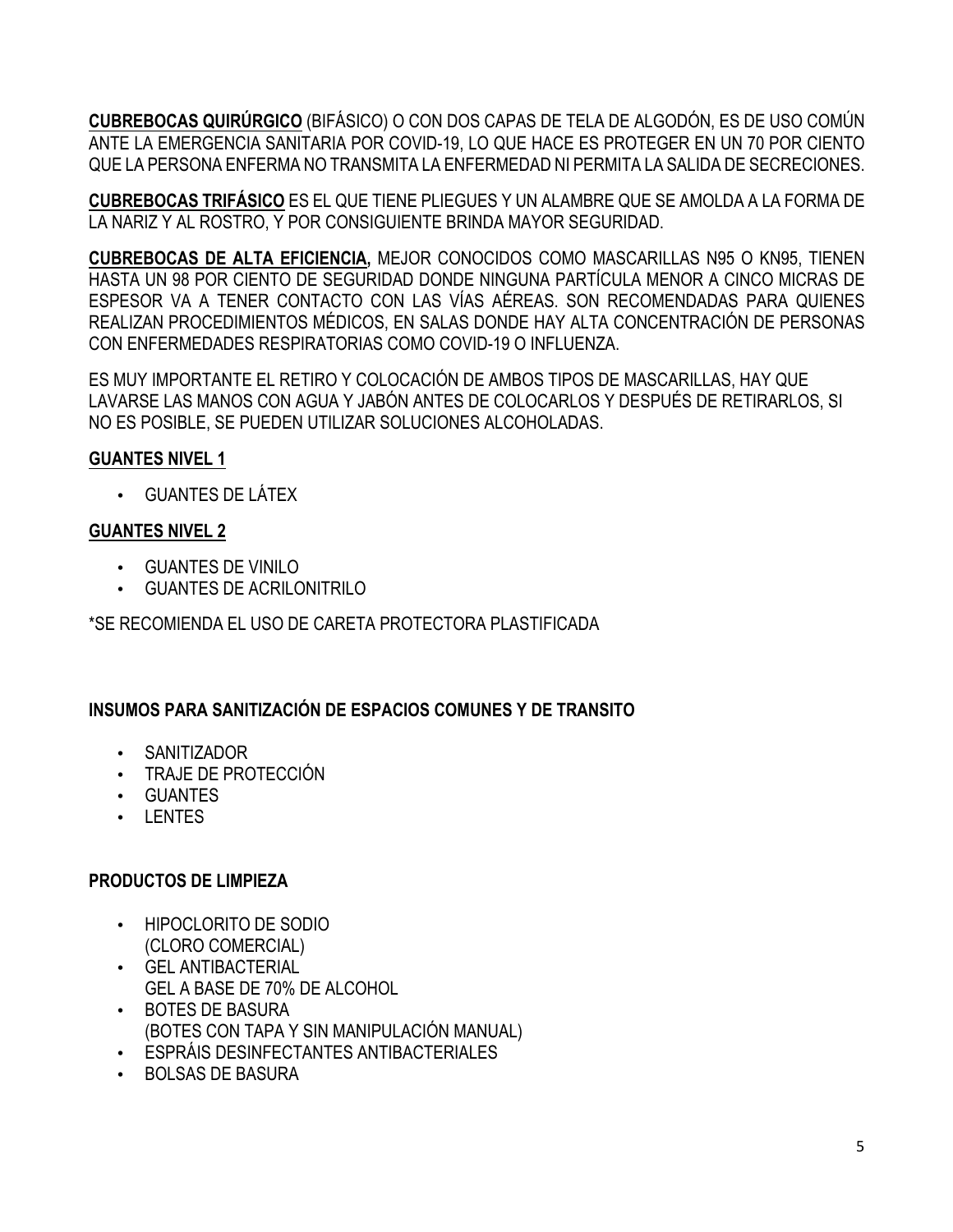(BOLSAS DE COLORES DE ACUERDO AL CÓDIGO DE COLORES PARA LOS RESIDUOS SÓLIDOS DEL ESTABLECIMIENTO)

#### **ELEMENTOS DE PREVENCIÓN GENERAL**

- CINTA ADHESIVA O SEÑALAMIENTO ADHERIBLE AL SUELO (TAMBIÉN SE PUEDEN DISEÑAR SUS VINILES PERSONALIZADOS)
- TAPETE DESINFECTANTE CON SOLUCIÓN CLORADA O ALCOHOL
- TERMÓMETRO INFRARROJO DIGITAL

#### **COMPLEMENTARIOS**

• TPV'S O DISPOSITIVOS DE COBRO DIGITAL (TERMINALES PUNTO DE VENTA)

# **ESPACIOS PÚBLICOS TURÍSTICOS EMBARCADEROS**

XOCHIMILCO ES SIN DUDA UNO DE LOS PUNTOS MÁS VISITADOS DE LA CIUDAD DE MÉXICO, SIENDO SU PRINCIPAL ATRACTIVO TURÍSTICO EL RECORRER LOS CANALES EN LAS TRADICIONALES TRAJINERAS; ESTE EMBLEMÁTICO PASEO HA REPRESENTADO TAN SOLO EN 2015 SEGÚN ESTUDIO REALIZADO POR LA SECTUR DE LA CDMX UN TOTAL DE UN MILLÓN 207 MIL VISITANTES, LO QUE IMPLICA UN DESPLIEGUE DE RECURSOS PARA GARANTIZAR EL FUNCIONAMIENTO DE LOS EMBARCADEROS.

ACTUALMENTE SE CUENTA CON 11 EMBARCADEROS QUE RECIBEN VISITANTES DE TODO EL PAÍS Y DE TODO EL MUNDO DISPUESTOS A DESCUBRIR LA MAGIA DE ESTA TIERRA Y SUS CANALES, ZONA PATRIMONIO CULTURAL DE LA HUMANIDAD, ASÍ COMO AICA (ÁREAS DE IMPORTANCIA PARA LA CONSERVACIÓN DE LAS AVES), SIPAM (SISTEMAS IMPORTANTES DEL PATRIMONIO AGRÍCOLA MUNDIAL), SITIO RAMSAR Y CIUDAD PATRIMONIO.

LO ANTERIOR IMPLICA UNA GRAN RESPONSABILIDAD Y DEBEMOS ESTAR A LA ALTURA DE LO QUE SOMOS Y DE LO QUE LOS VISITANTES ESPERAN ENCONTRAR EN ESTA "NUEVA REALIDAD", QUE ES ANTE TODO SU SEGURIDAD SANITARIA.

PARA EFECTOS DE ORDEN, LOS EMBARCADEROS LOS CLASIFICAMOS POR LA NATURALEZA DE SUS CANALES EN:

| <b>TURÍSTICO</b>           | <b>ECOLÓGICO</b>       |
|----------------------------|------------------------|
| <b>NUEVO NATIVITAS</b>     | <b>CUEMANCO</b>        |
| <b>ZACAPA</b>              | <b>FERNANDO CELADA</b> |
| <b>LAS FLORES</b>          | PUENTE DE URRUTIA      |
| <b>SAN CRISTÓBAL</b>       |                        |
| <b>BELEM</b>               |                        |
| <b>BELEM DE LAS FLORES</b> |                        |
| <b>EL SALITRE</b>          |                        |
| <b>CALTONGO</b>            |                        |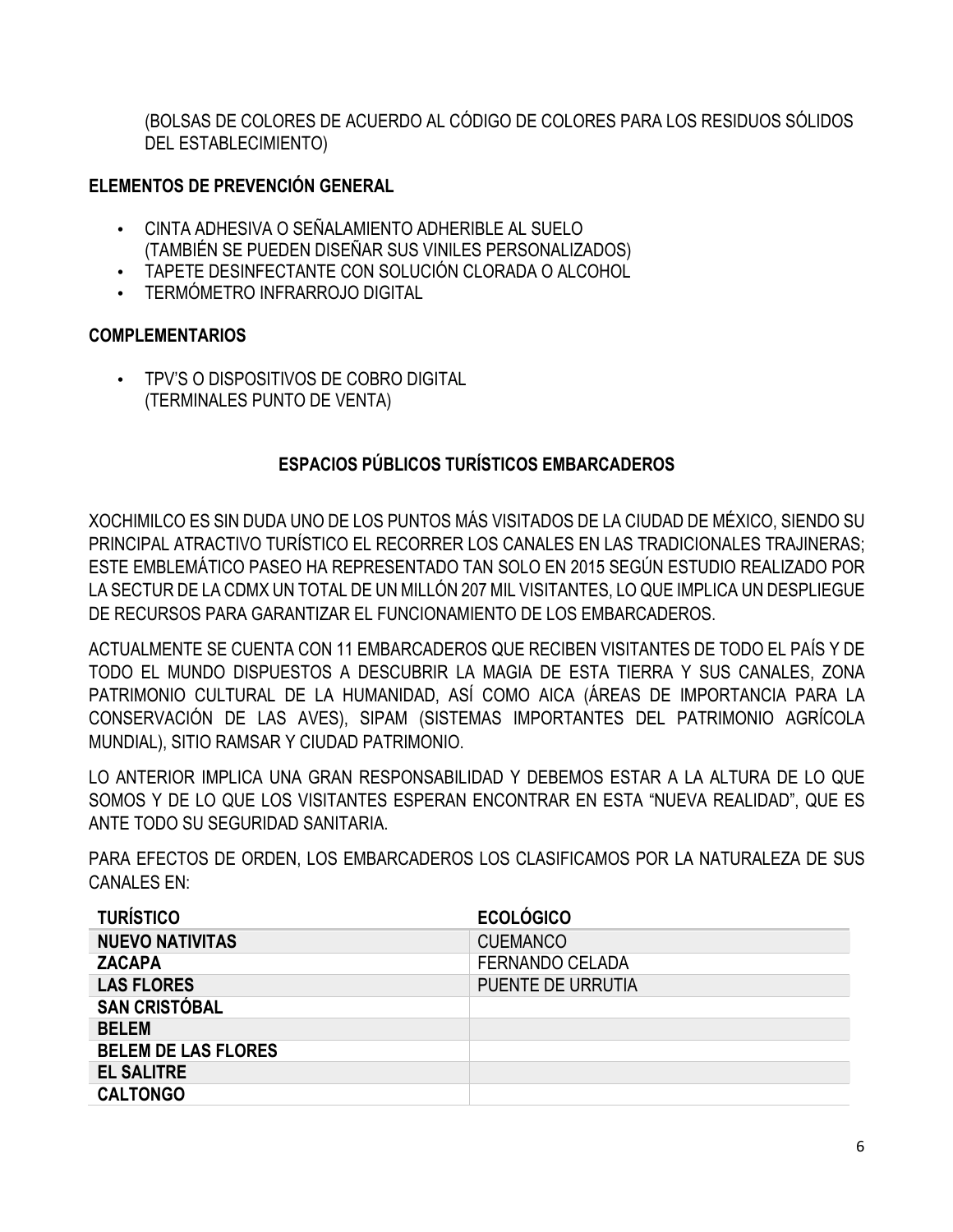CADA UNO DE ESTOS EMBARCADEROS REPRESENTA UNA ZONA PÚBLICA DE AFLUENCIA TURÍSTICA Y POR LO TANTO SON "ESPACIOS DINÁMICOS COVID", DICHOS ESPACIOS ESTARÁN SUJETOS A LAS MEDIDAS QUE DETERMINEN LAS AUTORIDADES PRIORIZANDO LA SALUD Y SEGURIDAD DE LOS VISITANTES Y PRESTADORES DE SERVICIOS TURÍSTICOS EN TODO MOMENTO.

# **MEDIDAS DE PROTECCIÓN EN SALUD**

# **MEDIDAS GENERALES PARA EMBARCADEROS**

- 1. MEDIDAS INTERPERSONALES GENERALES DE 1.5 M. MÍNIMO
- 2. MÁXIMO 12 PERSONAS ABORDARÁN CADA TRAJINERA (APLICA PARA EVENTOS CULTURALES, GRUPOS, RECORRIDOS GUIADOS Y TRASLADO DE MÚSICOS.).
- 3. SE POTENCIARÁ EL USO DE CARTELES Y SEÑALIZACIÓN QUE FOMENTE LAS MEDIDAS DE HIGIENE ENTRE TRABAJADORES Y CLIENTES.
- 4. PARA LOS PRESTADORES DE SERVICIOS CON RECEPCIÓN DE CLIENTES, SE DEBERÁ COLOCAR UNA LÍNEA DE SEPARACIÓN DE 1.5 METROS DE DISTANCIA.
- 5. SEÑALIZAR EN EL PISO LAS FILAS PARA ABORDAR LAS TRAJINERAS CON LAS DISTANCIAS RECOMENDADAS ENTRE PERSONA Y PERSONA.
- 6. LAVADO DE MANOS: INFORMACIÓN MEDIANTE CARTELES, CAPACITACIÓN A COLABORADORES, DONDE SE ESPECIFIQUE COMO PRINCIPAL MEDIDA DE PREVENCIÓN CONTRA EL COVID-19, EL LAVADO DE MANOS DE FORMA CONSTANTE Y CON UNA DURACIÓN DE ENTRE 20 Y 60 SEGUNDOS, ASÍ COMO USO DE GEL ANTIBACTERIAL AL 70% DEL ALCOHOL
- 7. LOS REPRESENTANTES DE LAS DISTINTAS ASOCIACIONES RECIBIRÁN CAPACITACIÓN PARA SANITIZAR DE FORMA CORRECTA LAS ÁREAS COMUNES Y CADA UNA DE LAS TRAJINERAS AL TÉRMINO DE LA JORNADA DE TRABAJO; ASÍ COMO BAÑOS Y LOCALES DE VENTA DE COMIDA Y ARTESANÍAS.
- 8. INFORMACIÓN GENERAL DE MEDIDAS HIGIÉNICAS PERSONALES: AL TOSER O ESTORNUDAR UTILIZA LA PARTE INTERNA DEL CODO PARA CUBRIRTE, O UTILIZA PAÑUELOS DESECHABLES, AUNQUE LA MEJOR RECOMENDACIÓN ES HACERLO CON EL CODO.
- 9. EVITAR TOCARSE LOS OJOS, LA NARIZ O LA BOCA Y LAVARSE LAS MANOS CONSTANTEMENTE, USAR GEL ANTIBACTERIAL, USAR CUBREBOCAS Y CARETA PROTECTORA.
- 10. USO DE DISPOSITIVOS MÓVILES PARA COBRO DE SERVICIOS CON TARJETA DE CRÉDITO O DÉBITO, ASÍ COMO TRANSFERENCIAS ELECTRÓNICAS.
	- USO DE CUBRE BOCAS: DEFINIDOS EN EL APARTADO DE ELEMENTOS DE PROTECCIÓN INDIVIDUAL, DEPENDIENDO DEL CADA PUESTO DE TRABAJO, SE USARÁ EL MÁS ADECUADO.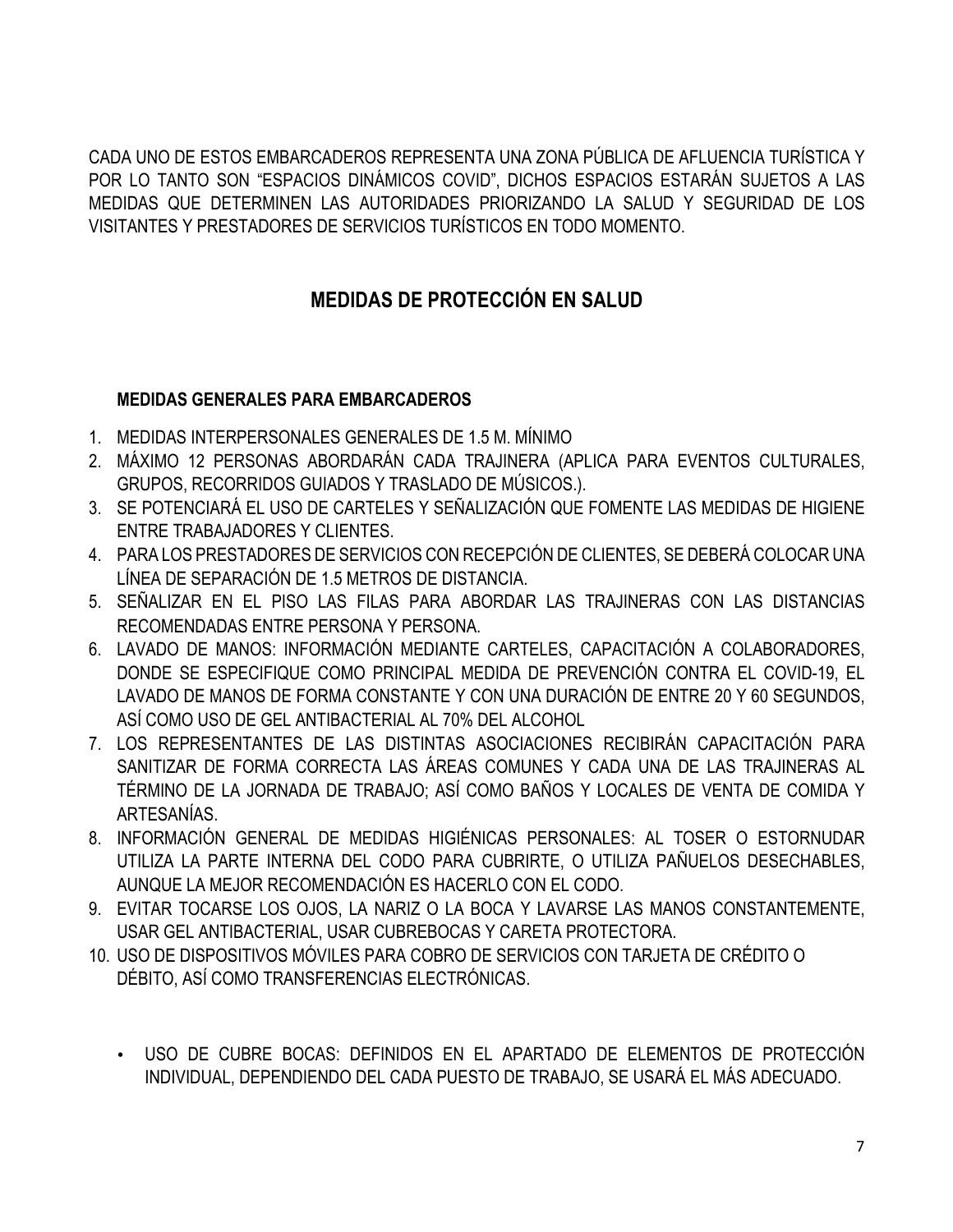**ACCESO A AGUA Y JABÓN:** SE DEBE ASEGURAR EL FÁCIL ACCESO; EL JABÓN PREDOMINA EN IMPORTANCIA SOBRE EL GEL ANTIBACTERIAL, SIN EMBARGO, EL GEL ANTIBACTERIAL ES UN COMPLEMENTO QUE DEBE COLOCARSE EN ÁREAS COMUNES Y CUALQUIER SUPERFICIE DE APOYO. RECOMENDAR A LOS TRABAJADORES CONTAR CON UNO DE BOLSILLO DURANTE SUS LABORES PARA OFRECER A LOS CLIENTES QUE LO REQUIERAN (TOURS, TRANSPORTE, ETC).

**PAÑUELOS Y BOTES DE BASURA:** PONER AL ALCANCE DEL CLIENTE PAÑUELOS DESECHABLES, ASÍ COMO UN BOTE CON TAPA Y PEDAL PARA NO TOCARLO.

**REVISIÓN DIARIA:** ES MUY IMPORTANTE LLEVAR UNA BITÁCORA A DIARIO DE TODAS LAS MEDIDAS HIGIÉNICAS, ASÍ COMO EL BUEN FUNCIONAMIENTO DE PUNTOS DE LIMPIEZA Y CONTACTO: · JABONERAS Y CONTENEDORES DE GEL ANTIBACTERIAL LLENOS · CLORO, TRAPEADORES Y OTROS PRODUCTOS PARA LA LIMPIEZA, LIMPIOS Y LISTOS PARA SU USO · DESINFECTAR CONSTANTEMENTE BOTONES DE WC, POMOS DE PUERTAS Y LLAVES DEL AGUA.

**LIMPIEZA DE SUPERFICIES:** ES FUNDAMENTAL QUE LOS PRESTADORES DE SERVICIOS TURÍSTICOS DESINFECTEN CONSTANTEMENTE LOS LUGARES Y SUPERFICIES DE MAYOR CONTACTO: · MOSTRADOR DE RECEPCIÓN EN RESTAURANTES Y OTROS COMERCIOS CON SERVICIO DE CARA AL PÚBLICO · MESAS, BARRAS Y MESA DE PRODUCCIÓN EN RESTAURANTES Y COCINAS · MESAS DE EMBALAJE DE COCINAS CON COMIDA PARA LLEVAR · AGARRADERAS , COMPUTADORAS, VENTANAS, MANILLAS DE LAS PUERTAS, BOTONERAS, PANTALLAS TÁCTILES DE USO NO INDIVIDUAL, EXPENDEDORAS DE VENDING, BAÑOS, HERRAMIENTAS O MÁQUINAS DE USO COLECTIVO, APAGADORES, ETC.

MUY IMPORTANTE LA LIMPIEZA CON AGUA, JABÓN Y CLORO DE LAS MESAS, SILLAS Y SUPERFICIES DONDE EL CLIENTE PUEDA RECARGARSE O TOCAR CON LAS MANOS DENTRO DE LAS TRAJINERAS.

**LIMPIEZA Y MANTENIMIENTO DE TEXTILES:** ES MUY IMPORTANTE DESTACAR QUE EL TEXTIL ES UNA DE LAS SUPERFICIES DONDE MÁS TIEMPO VIVE EL COVID-19, ES POR LO QUE DEBEMOS PRESTAR ESPECIAL CUIDADO A ESTOS MATERIALES. LAS RECOMENDACIONES SON LAS SIGUIENTES:

RETIRAR TODO TIPO DE TEXTIL NO NECESARIO DE NUESTRA ACTIVIDAD (SERVILLETAS, MANTELES, COJINES, MANTAS, CORTINAS, ETC.)

**ELEMENTOS PARA COMPARTIR:** SE RECOMIENDA NO FACILITAR ELEMENTOS QUE PUEDAN SER MANIPULADOS POR VARIAS PERSONAS, COMO: SALEROS, CENICEROS, SERVILLETEROS, ELEMENTOS DECORATIVOS, ETC.

# **GESTIÓN DE RESIDUOS:**

LA GESTIÓN DE RESIDUOS SÓLIDOS NO SE MODIFICA CON ESTAS MEDIDAS, SE DEBE SEGUIR HACIENDO DE MANERA HABITUAL.

#### **USO DE TARJETAS DE CRÉDITO O PAGOS ONLINE:**

EL EFECTIVO ES UN IMPORTANTE PORTADOR DE VIRUS, DURANTE EL TIEMPO QUE DURE LA DECLARACIÓN DE PANDEMIA SE RECOMIENDA QUE SE REDUZCA AL MÁXIMO EL USO DE EFECTIVO Y SE PROMOCIONE: EL USO DE TARJETAS DE CRÉDITO O DÉBITO: SE DEBE COLOCAR UNA TPV CON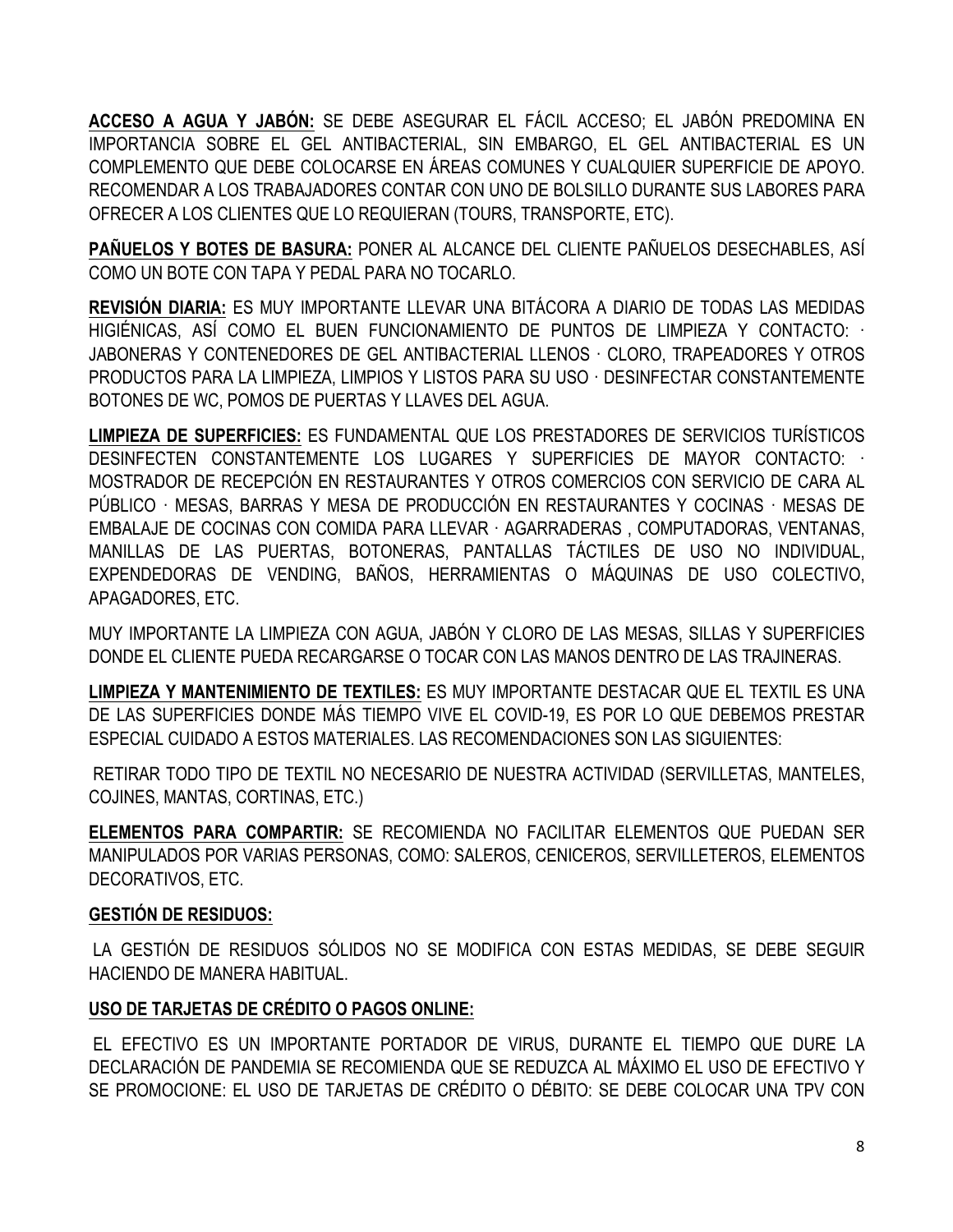FIRMA ELECTRÓNICA EN LA QUE EL CLIENTE INTRODUZCA SU TARJETA Y PONGA SU FIRMA. LA IMPLEMENTACIÓN DE PAGOS ONLINE CON PASARELAS DE PAGO.

#### **COMUNICACIÓN:**

TODOS LOS DOCUMENTOS INFORMATIVOS QUE ACOMPAÑAN ESTE MANUAL EN EL APARTADO DE "COMUNICACIÓN" DEBEN ESTAR A LA VISTA DE PRESTADORES DE SERVICIOS TURÍSTICOS Y CLIENTES.

# **MEDIDAS PARA LOS PRESTADORES DE SERVICIOS DE ALIMENTOS, BEBIDAS Y MÚSICOS SOBRE EL CANAL**

SEGUIR LAS SIGUIENTES INDICACIONES

**NO ESTÁ PERMITIDO QUE LOS PRESTADORES DE SERVICIOS TURÍSTICOS ABORDEN LA TRAJINERA DE LOS TURISTAS (NI ALIMENTOS, NI MÚSICOS)** EL SERVICIO SE REALIZARÁ DESDE LA PROPIA TRAJINERA DEL PRESTADOR TURÍSTICO.

#### **LAVADO DE MANOS:**

CON AGUA Y JABÓN SIGUIENDO EL PROCESO DE LAVADO DE MANOS Y CON UNA DURACIÓN MÍNIMA DE 20 SEGUNDOS SIEMPRE DESPUÉS DE IR AL BAÑO Y DE CADA SERVICIO OTORGADO.

#### **GEL ANTIBACTERIAL:**

USAR GEL ANTIBACTERIAL AL 70% DE ALCOHOL, CADA PRESTADOR DE SERVICIOS TURÍSTICOS, SEA PROMOTOR, REPRESENTANTE, DUEÑO, REMERO, VENDEDOR DE ALIMENTOS Y BEBIDAS, MÚSICO, VENDEDOR DE SUVENIRES Y/O ARTESANÍAS, DEBERÁ CONTAR CON UN GEL ANTIBACTERIAL DE BOLSILLO PARA USO PERSONAL QUE DEBERÁ USAR DESPUÉS DE OTORGAR CADA SERVICIO YA SEA INDIVIDUAL O DE GRUPO, ASÍ COMO AL RECIBIR DINERO EN EFECTIVO Y/O DAR CAMBIO AL CLIENTE.

SE RECOMIENDA TENER UNA BANDEJA DE AGUA CON CLORO EN CASO DE RECIBIR MONEDAS PARA SU DESINFECCIÓN, ASÍ COMO EL USO DE GUANTES DE POLI PAPEL PARA RECIBIR Y ENTREGAR EFECTIVO.

#### **CUBRE BOCAS:**

TODOS LOS PRESTADORES DE SERVICIOS TURÍSTICOS, ASÍ COMO MÚSICOS, VENDEDORES EN CANOA, LOCAL O AMBULANTES DEBERÁN USAR CUBRE BOCAS DE ACUERDO A LOS NIVELES DE RIESGO SEÑALADOS:

# **ESTÉTICA:**

LOS PRESTADORES DE SERVICIOS TURÍSTICOS, NO PODRÁN USAR DURANTE LOS TIEMPOS DE PANDEMIA: CORBATA O MOÑO · BARBA O BIGOTE · PELO LARGO SUELTO · UÑAS LARGAS O POSTIZAS · JOYERÍA Y OTROS ACCESORIOS. EN CASO DE UTILIZAR ANTEOJOS PARA MEJORAR LA VISIÓN, DEBERÁN SER DESINFECTADOS CON CLORO CADA VEZ QUE SEAN TOCADOS POR LAS MANOS.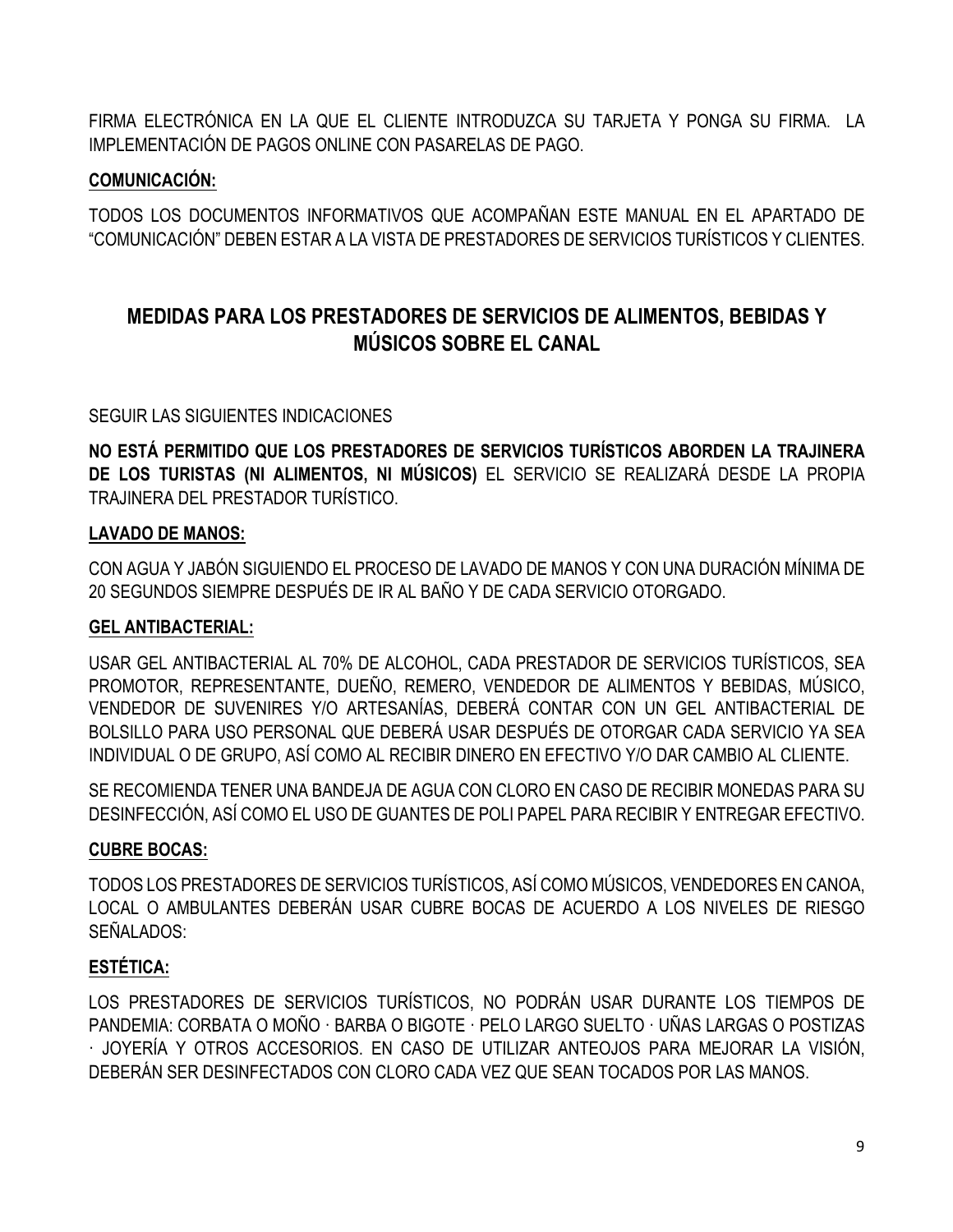# **ETIQUETA DE ESTORNUDO:**

AL TOSER O ESTORNUDAR UTILIZA LA PARTE INTERNA DEL CODO PARA CUBRIRTE, O UTILIZA PAÑUELOS DESECHABLES, AUNQUE LA MEJOR RECOMENDACIÓN ES HACERLO CON EL CODO.

#### **EVITAR TOCARSE LOS OJOS, LA NARIZ O LA BOCA.**

#### **BOTES DE BASURA:**

SE DEBERÁ HACER USO BOTES DE BASURA CON TAPA SIN MANIPULACIÓN MANUAL.

#### **LIMPIEZA DE SUPERFICIES:**

ES FUNDAMENTAL QUE LOS PRESTADORES DE SERVICIOS TURÍSTICOS, REMEROS, VENDEDORES Y MÚSICOS DESINFECTEN CONSTANTEMENTE LOS LUGARES Y SUPERFICIES DE MAYOR CONTACTO, TALES COMO: · MESAS Y SILLAS DE LAS TRAJINERAS, · AGARRADERAS Y MANILLAS,

#### **LIMPIEZA Y MANTENIMIENTO DE TEXTILES:**

ELIMINAR TODO TIPO DE TEXTIL NO NECESARIO PARA EL DESEMPEÑO DE LA ACTIVIDAD, COMO MANTELES Y SERVILLETAS DE TELA, CORTINAS DE LAS TRAJINERAS.

#### **ELEMENTOS PARA COMPARTIR:**

EVITAR EL USO COMPARTIDO DE OBJETOS COMO SALEROS, SERVILLETEROS, ETC.

**GESTIÓN DE RESIDUOS:** SE RECOLECTARÁN LOS RESIDUOS GENERADOS DE MANERA CONSTANTE CON USO DE GUANTES DESECHABLES EVITANDO LA EXPOSICIÓN CON LOS MISMOS.

**ETIQUETA DE ESTORNUDO:** AL TOSER O ESTORNUDAR UTILIZA LA PARTE INTERNA DEL CODO PARA CUBRIRTE, O UTILIZA PAÑUELOS DESECHABLES, AUNQUE LA MEJOR RECOMENDACIÓN ES HACERLO CON EL CODO.

# **EVITAR TOCARSE LOS OJOS, LA NARIZ O LA BOCA.**

#### **BOTES DE BASURA:**

SE DEBERÁ HACER USO BOTES DE BASURA CON TAPA SIN MANIPULACIÓN MANUAL.

# **LIMPIEZA DE SUPERFICIES:**

ES FUNDAMENTAL QUE LOS PRESTADORES DE SERVICIOS TURÍSTICOS, REMEROS, VENDEDORES Y MÚSICOS DESINFECTEN CONSTANTEMENTE LOS LUGARES Y SUPERFICIES DE MAYOR CONTACTO, TALES COMO: · MESAS Y SILLAS DE LAS TRAJINERAS, · AGARRADERAS Y MANILLAS,

# **LIMPIEZA Y MANTENIMIENTO DE TEXTILES:**

ELIMINAR TODO TIPO DE TEXTIL NO NECESARIO PARA EL DESEMPEÑO DE LA ACTIVIDAD, COMO MANTELES Y SERVILLETAS DE TELA, CORTINAS DE LAS TRAJINERAS.

# **ELEMENTOS PARA COMPARTIR:**

EVITAR EL USO COMPARTIDO DE OBJETOS COMO SALEROS, SERVILLETEROS, ETC.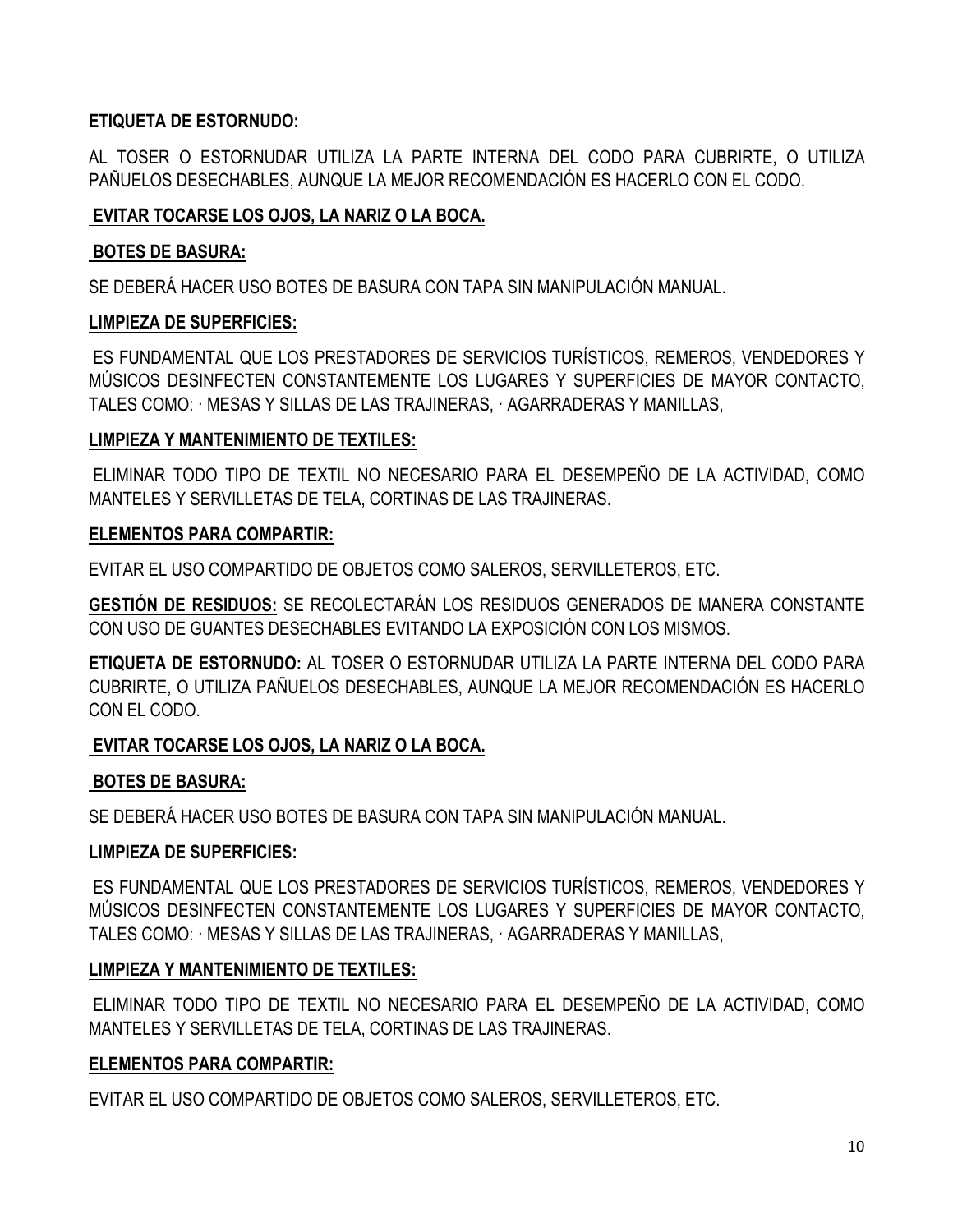**GESTIÓN DE RESIDUOS:** SE RECOLECTARÁN LOS RESIDUOS GENERADOS DE MANERA CONSTANTE CON USO DE GUANTES DESECHABLES EVITANDO LA EXPOSICIÓN CON LOS MISMOS.

#### **DESINFECCIÓN DE CANOAS Y TRAJINERAS:**

LIMPIAR CON SOLUCIÓN CLORADA O TOALLAS DESINFECTANTES LAS ZONAS DE MAYOR CONTACTO CADA VEZ QUE SE PRESTE UN SERVICIO Y AL FINALIZAR LA JORNADA SE SANITIZARÁ COMPLETA LA UNIDAD.

# **USO DE TARJETAS DE CRÉDITO O PAGOS ONLINE:**

SE **RECOMIENDA** QUE SE REDUZCA AL MÁXIMO EL USO DE EFECTIVO Y SE PROMOCIONE EL USO DE MEDIOS ELECTRÓNICOS

# **MEDIDAS PARA LOS PRESTADORES DE SERVICIOS TURÍSTICOS**

# **SE RECOMIENDA SEGUIR LAS SIGUIENTES INDICACIONES**

#### **SANA DISTANCIA:**

SE POTENCIARÁ EL USO DE CARTELES Y SEÑALIZACIÓN QUE FOMENTE LAS MEDIDAS DE HIGIENE ENTRE PRESTADORES DE SERVICIOS TURÍSTICOS Y CLIENTES. PARA LOS PRESTADORES DE SERVICIOS CON RECEPCIÓN DE CLIENTES, SE DEBERÁ COLOCAR UNA LÍNEA DE SEPARACIÓN DE 2 METROS DE DISTANCIA.

# **LAVADO DE MANOS:**

CON AGUA Y JABÓN SIGUIENDO EL PROCESO DE LAVADO DE MANOS Y CON UNA DURACIÓN MÍNIMA DE 20 SEGUNDOS SIEMPRE DESPUÉS DE IR AL BAÑO Y DE CADA SERVICIO OTORGADO.

# **GEL ANTIBACTERIAL:**

USAR GEL ANTIBACTERIAL AL 70% DE ALCOHOL, CADA PRESTADOR DE SERVICIOS TURÍSTICOS, SEA PROMOTOR, REPRESENTANTE, DUEÑO, REMERO, VENDEDOR DE ALIMENTOS Y BEBIDAS, MÚSICO, VENDEDOR DE SUVENIRES Y/O ARTESANÍAS, DEBERÁ CONTAR CON UN GEL ANTIBACTERIAL DE BOLSILLO PARA USO PERSONAL QUE DEBERÁ USAR DESPUÉS DE OTORGAR CADA SERVICIO YA SEA INDIVIDUAL O DE GRUPO, ASÍ COMO AL RECIBIR DINERO EN EFECTIVO Y/O DAR CAMBIO AL CLIENTE.

DEBERÁ HABER ACCESO A GEL ANTIBACTERIAL PARA TODOS LOS TURISTAS QUE ABORDEN UNA TRAJINERA.

CADA TRAJINERA DEBERÁ CONTAR POR LO MENOS CON GEL ANTIBACTERIAL SUFICIENTE PARA TODOS LOS QUE ABORDEN EN UN DÍA Y SURTIR CADA QUE SEA NECESARIO PARA GARANTIZAR EL ACCESO.

# **ETIQUETA DE ESTORNUDO:**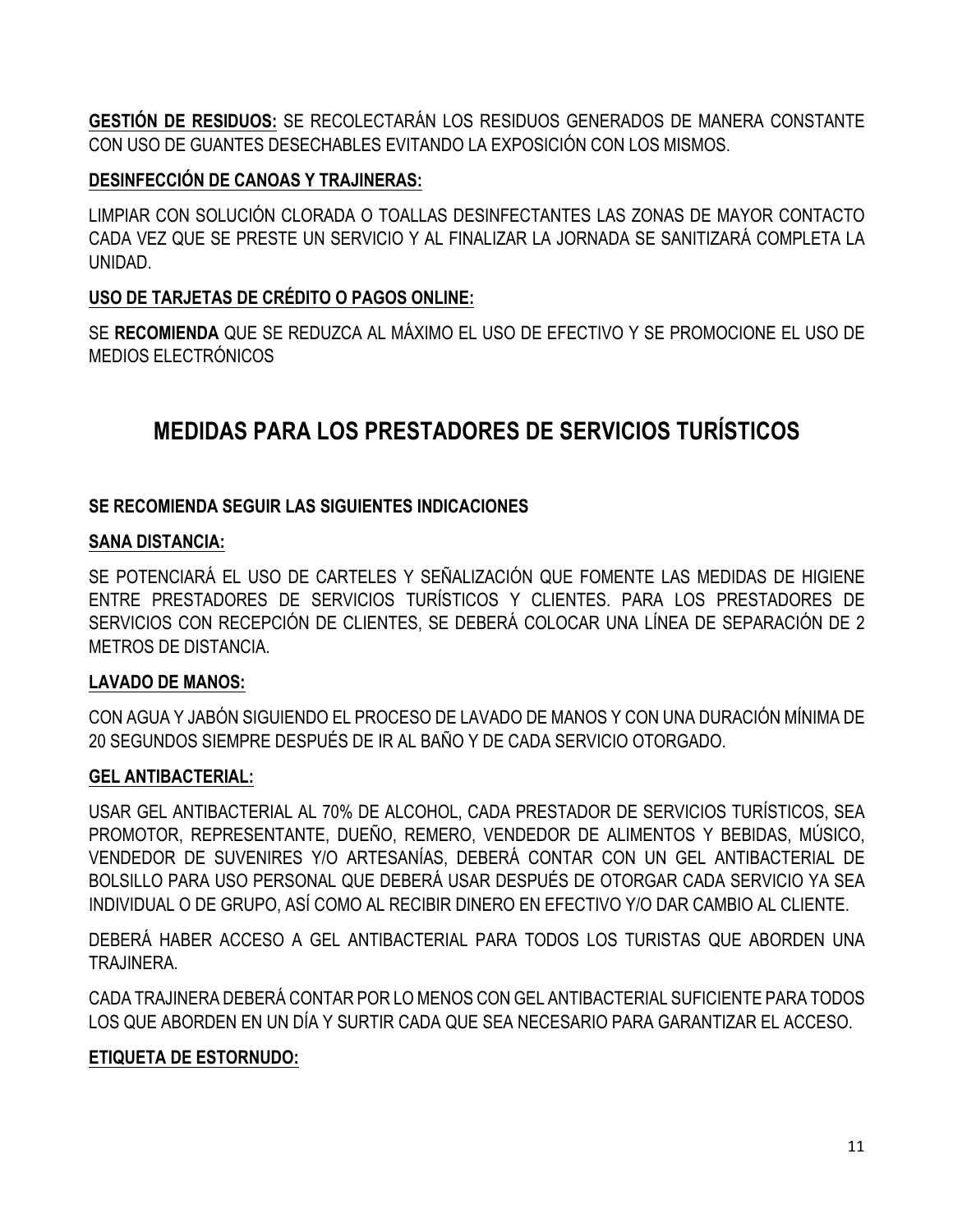AL TOSER O ESTORNUDAR UTILIZA LA PARTE INTERNA DEL CODO PARA CUBRIRTE, O UTILIZA PAÑUELOS DESECHABLES, AUNQUE LA MEJOR RECOMENDACIÓN ES HACERLO CON EL CODO.

# **EVITAR TOCARSE LOS OJOS, LA NARIZ O LA BOCA.**

**CUBRE BOCAS:** TODOS LOS PRESTADORES DE SERVICIOS TURÍSTICOS, ASÍ COMO MÚSICOS, VENDEROS EN CANOA, LOCAL O AMBULANTES DEBERÁN USAR CUBRE BOCAS.

# **ESTÉTICA:**

LOS PRESTADORES DE SERVICIOS TURÍSTICOS NO PODRÁN USAR DURANTE LOS TIEMPOS DE PANDEMIA: CORBATA O MOÑO · BARBA O BIGOTE · PELO LARGO SUELTO · UÑAS LARGAS O POSTIZAS · JOYERÍA Y OTROS ACCESORIOS. EN CASO DE UTILIZAR ANTEOJOS PARA MEJORAR LA VISIÓN, DEBERÁN SER DESINFECTADOS CON CLORO CADA VEZ QUE SEAN TOCADOS POR LAS MANOS.

# **BOTES DE BASURA:**

EN TODOS LOS EMBARCADEROS DEBERÁ HABER BOTES DE BASURA CON TAPA SIN MANIPULACIÓN MANUAL.

# **BITÁCORA:**

ES MUY IMPORTANTE LLEVAR UNA BITÁCORA A DIARIO DE TODAS LAS MEDIDAS HIGIÉNICAS, ASÍ COMO EL BUEN FUNCIONAMIENTO DE PUNTOS DE LIMPIEZA Y CONTACTO: · JABONERAS Y DISPENSADORES DE GEL ANTIBACTERIAL LLENOS · CLORO, TRAPEADORES Y OTROS PRODUCTOS PARA LA LIMPIEZA, LIMPIOS Y LISTOS PARA SU USO · DESINFECTAR CONSTANTEMENTE BOTONES DE WC, POMOS DE PUERTAS Y LLAVES DEL AGUA LIMPIEZA: LIMPIAR CON AGUA Y JABÓN COMERCIAL; POSTERIORMENTE DESINFECTAR CON SOLUCIÓN CLORADA.

ESTA BITÁCORA SERÁ LLEVADA POR LOS REPRESENTANTES DE LOS EMBARCADEROS Y ENTREGADA A LA DIRECCIÓN GENERAL DE TURISMO DE LA ALCALDÍA DIARIAMENTE.

# **LIMPIEZA DE SUPERFICIES:**

ES FUNDAMENTAL QUE LOS PRESTADORES DE SERVICIOS TURÍSTICOS, REMEROS, VENDEDORES Y MÚSICOS DESINFECTEN CONSTANTEMENTE LOS LUGARES Y SUPERFICIES DE MAYOR CONTACTO, TALES COMO: · MOSTRADOR DE RECEPCIÓN EN COMERCIOS CON SERVICIO DE CARA AL PÚBLICO · MESAS Y SILLAS DE LAS TRAJINERAS, MESAS Y SILLAS PARA COMENSALES · AGARRADERAS Y MANILLAS, BOTONERAS, PANTALLAS TÁCTILES DE USO NO INDIVIDUAL, EXPENDEDORAS DE VENDING, BAÑOS, HERRAMIENTAS O MÁQUINAS DE USO COLECTIVO, APAGADORES, ETC.

# **LIMPIEZA Y MANTENIMIENTO DE TEXTILES:**

ELIMINAR TODO TIPO DE TEXTIL NO NECESARIO PARA EL DESEMPEÑO DE LA ACTIVIDAD, COMO MANTELES Y SERVILLETAS DE TELA, CORTINAS DE LAS TRAJINERAS.

# **ELEMENTOS PARA COMPARTIR:**

EVITAR EL USO COMPARTIDO DE OBJETOS COMO SALEROS, SERVILLETEROS, ETC.

MEDIDAS PARA TURISTAS Y VISITANTES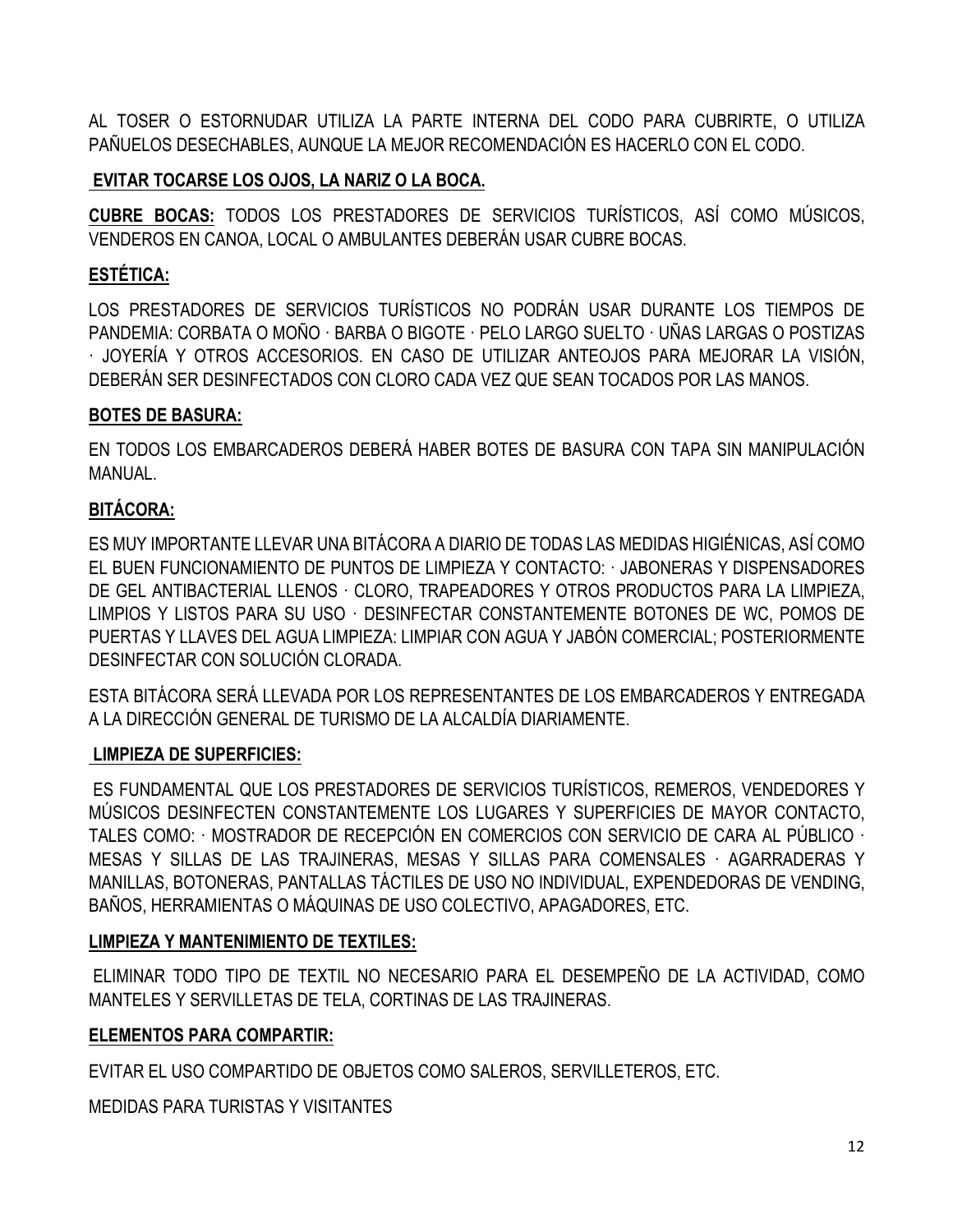# **GESTIÓN DE RESIDUOS:**

SE RECOLECTARÁN LOS RESIDUOS GENERADOS DE MANERA CONSTANTE CON USO DE GUANTES DESECHABLES EVITANDO LA EXPOSICIÓN CON LOS MISMOS, UNA VEZ RECOLECTADOS, SE DEBERÁN DEPOSITAR EN BOLSAS DE POLIETILENO, DE ACUERDO CON EL CÓDIGO DE COLORES PARA LOS RESIDUOS SÓLIDOS DEL ESTABLECIMIENTO PARA EVITAR CONTAGIOS.

#### **DESINFECCIÓN DE CANOAS Y TRAJINERAS:**

LIMPIAR CON SOLUCIÓN CLORADA O TOALLAS DESINFECTANTES LAS ZONAS DE MAYOR CONTACTO CADA VEZ QUE SE PRESTE UN SERVICIO Y AL FINALIZAR LA JORNADA SE HARÁ UNA SANITIZACIÓN COMPLETA DE LA UNIDAD.

# **USO DE TARJETAS DE CRÉDITO O PAGOS ONLINE:**

SE RECOMIENDA QUE SE REDUZCA AL MÁXIMO EL USO DE EFECTIVO Y SE PROMOCIONE EL USO DE MEDIOS ELECTRÓNICOS.

# **MEDIDAS PARA EL PERSONAL DE TURISMO Y ÁREAS DE INTERÉS EN EMBARCADEROS DE LA ALCALDÍA**

SE IMPLEMENTARÁN LAS MEDIDAS MENCIONADAS ANTERIORMENTE PARA LOS DIFERENTES ACTORES QUE SE ENCUENTRAN EN LOS "ESPACIOS DINÁMICOS COVID", COMO PRESTADORES DE SERVICIOS TURÍSTICOS, PERSONAL DE GOBIERNO, RECURSOS HUMANOS DE LOS NEGOCIOS ESTABLECIDOS Y AMBULANTES, Y DE SER POSIBLE PÚBLICO EN GENERAL.

# **MEDIDAS PARA TURISTAS Y VISITANTES**

LOS TURISTAS, VISITANTES Y ACTORES RELACIONADOS A LAS DIVERSAS ACTIVIDADES EN LOS ESPACIOS PÚBLICOS DE AFLUENCIA TURÍSTICA DEBERÁN CUMPLIR CON LOS SIGUIENTES PARÁMETROS:

#### **CUBRE BOCAS:**

SERÁ OBLIGATORIO DEL USO DE CUBRE BOCAS.

DESINFECTAR CONSTANTEMENTE LAS MANOS CON GEL ANTIBACTERIAL.

# **MEDIDAS BÁSICAS:**

TODOS LOS PRESTADORES DE SERVICIOS TURÍSTICOS (ASOCIACIONES DE TRAJINERAS, CANOAS DE VENTA DE ALIMENTOS Y BEBIDAS, MÚSICOS, ARTESANOS Y COMERCIO AMBULANTE DE ALIMENTOS, BOTANAS, SUVENIRES, ETC.) DEBERÁN CONTAR CON: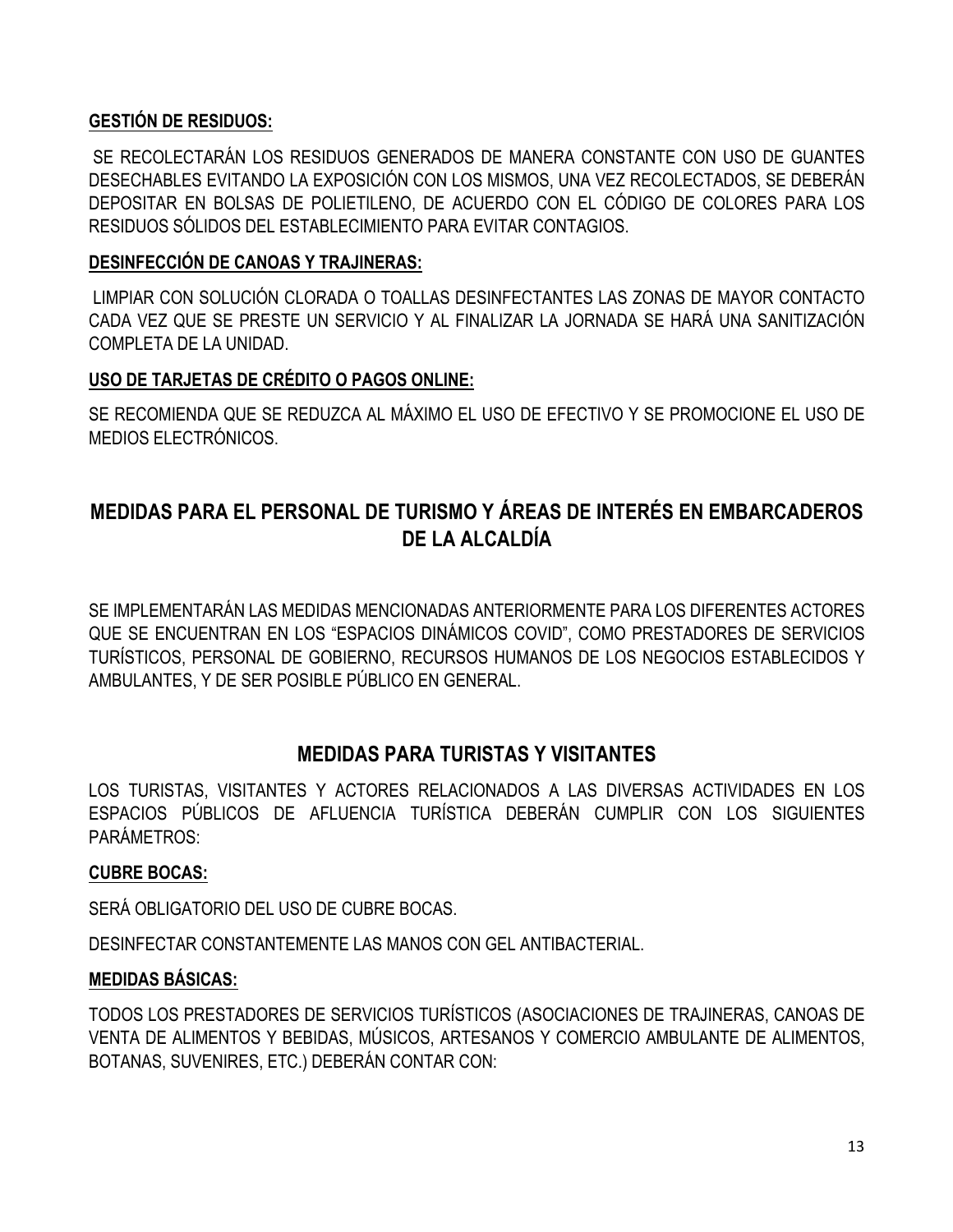**·GEL ANTIBACTERIAL** AL 70% DE ALCOHOL / TOALLITAS DESECHABLES GERMICIDAS PARA **SUPERFICIES** 

**·CUBRE BOCAS**

**·TERMÓMETRO DIGITAL**

#### **·GUANTES DESECHABLES**

**·BOLSAS DE POLIETILENO**, DE ACUERDO CON EL CÓDIGO DE COLORES PARA LOS RESIDUOS SÓLIDOS.

LOS TURISTAS Y VISITANTES DEBERÁN ACATAR LAS MEDIDAS ESTABLECIDAS, ASÍ COMO PORTAR CUBRE BOCAS, SANITIZAR SUS MANOS CON GEL ANTIBACTERIAL Y RESPETAR LA SANA DISTANCIA EN LAS TRAJINERAS Y ESPACIOS DE USO COMÚN.

**-INDICACIÒN PRESTADOR DE SERVICIO..** MANTER SENTADOS A LOS USUARIOS PARA RESPETAR LAS SANA DISTANCIA Y PROHIBIR IR EN LAS CABECERAS DE LAS TRAJINERAS.

# **MEDIDAS PARA PERSONAL DE SEGURIDAD, POLICÍA RIBEREÑA**

*SE RECOMIENDA* QUE SIGA LAS SIGUIENTES INDICACIONES:

**CUBRE BOCAS:** DE ACUERDO AL RIESGO DETECTADO.

**USAR CARETA** PARA PROTECCIÓN EN LOS OJOS.

**GUANTES:** USO DE GUANTES DE LÁTEX DURANTE TODA SU JORNADA DE TRABAJO O DESINFECTARSE LAS MANOS PERIÓDICAMENTE CON AGUA Y JABÓN.

**GEL ANTIBACTERIAL:** AL 70% DE ALCOHOL PARA SU USO DESPUÉS DE BRINDAR UN SERVICIO DE APOYO A LOS VISITANTES.

**SANITIZAR** LANCHAS, MOTOS ACUÁTICAS Y MÓDULOS DIARIAMENTE AL INICIO Y TÉRMINO DE LA JORNADA.

**GUARDAR SANA DISTANCIA** ENTRE ELEMENTOS Y FRENTE A TURISTAS Y VISITANTES QUE REQUIERAN ATENCIÓN.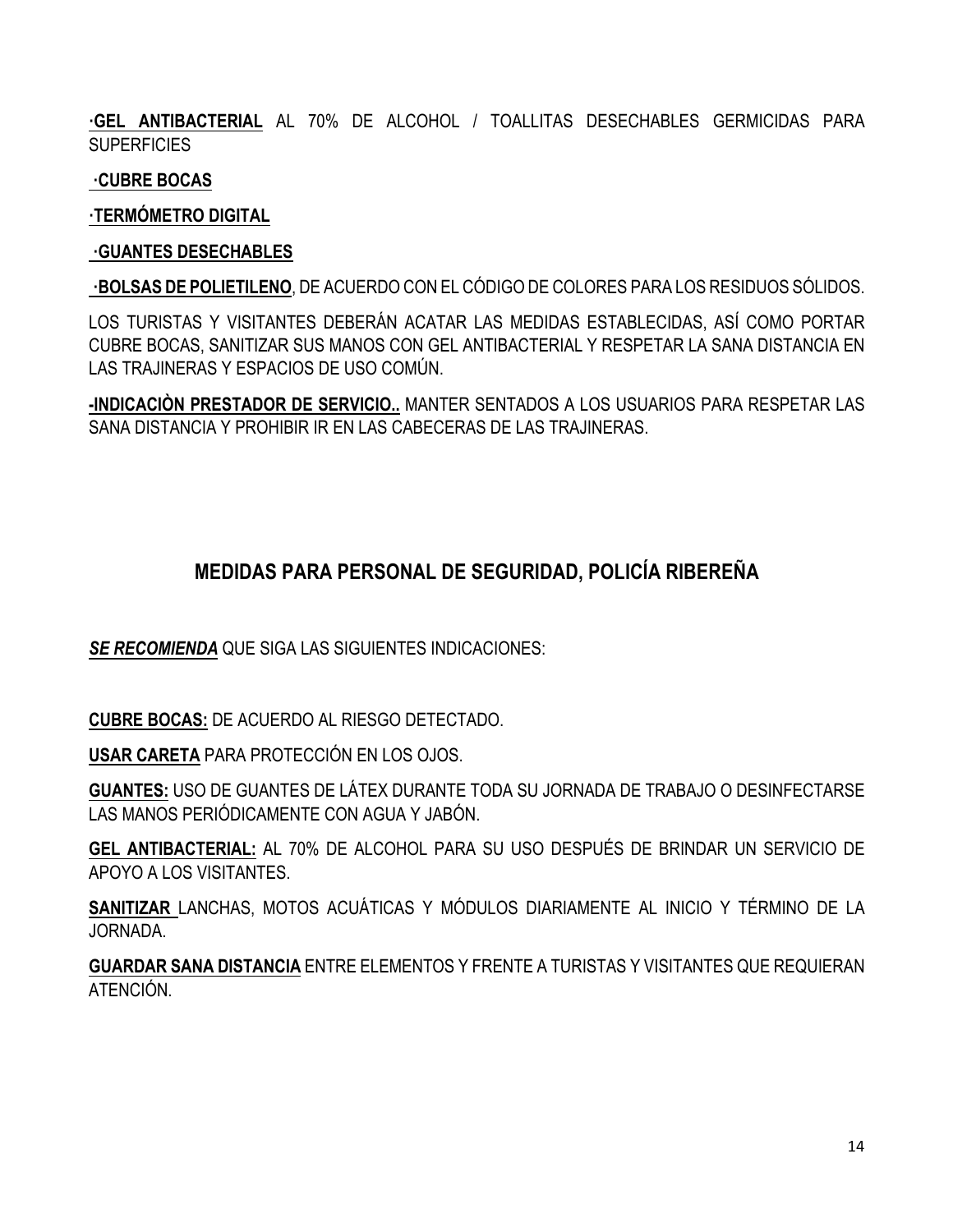# **MEDIDAS PARA PERSONAL DE LIMPIEZA DE SERVICIOS URBANOS**

LA ALCALDÍA XOCHIMILCO REALIZA DE FORMA PERMANENTE Y EN DIFERENTES HORARIOS LA LIMPIEZA EN GENERAL DE TODOS LOS EMBARCADEROS, ASÍ COMO LA RECOLECCIÓN DE LOS RESIDUOS, PARA LLEVAR A CABO ESTA LABOR SE SEGUIRÁ EL SIGUIENTE PROTOCOLO:

**UNIFORME:** USO DE ZAPATO CERRADO, MANGA Y PANTALÓN LARGO.

**MASCARILLA:** CUBRE BOCAS.

**GUANTES POR TURNO:** LOS NECESARIOS PARA EL DESEMPEÑO DE SUS ACTIVIDADES.

**CARROS DE LIMPIEZA:** SE DISPONDRÁ DE GEL ANTIBACTERIAL O SOLUCIÓN DESINFECTANTE PARA MANOS, PAÑUELOS Y BOLSAS DE BASURA.

**ESTÉTICA:** SEGUIR LAS RECOMENDACIONES ESTÉTICAS GENERALES RELACIONADAS CON EL USO DE JOYERÍA, COMPLEMENTOS, BARBA, BIGOTE, ETC.

**LAVADO DE MANOS:** CONTINUAMENTE Y SECARSE CON TOALLAS DE PAPEL DESECHABLES O TOALLAS INDIVIDUALES. GEL ANTIBACTERIAL: SI LAS MANOS NO ESTÁN VISIBLEMENTE SUCIAS SE PODRÁ UTILIZAR GEL ANTIBACTERIAL CON 70% DE ALCOHOL COMO MÍNIMO.

# **MEDIDAS DE PREVENCIÓN DE CONTAGIOS EN EMBARCADEROS**

APLICAN ESTAS MEDIDAS DE PREVENCIÓN DURANTE LOS PROCESOS Y ACTIVIDADES QUE DESEMPEÑAN LOS PRESTADORES DE SERVICIOS TURÍSTICOS EN EMBARCADEROS EN SU TRATO Y ATENCIÓN A TURISTAS Y VISITANTES.

# **MEDIDAS GENERALES**

EN EL APARTADO ANTERIOR DEFINIMOS MEDIDAS INDIVIDUALES; A CONTINUACIÓN, DETALLAREMOS LAS MEDIDAS GRUPALES.

DE MANERA GENERAL SE DEBE EVITAR EL AGLOMERAMIENTO, LAS REUNIONES DEBERÁN SER CON EL MÍNIMO DE PERSONAS EN UN MISMO LUGAR, SIEMPRE BUSCANDO RESPETAR LA NORMA DE 1.5 METROS DE SEPARACIÓN ENTRE PERSONAS.

LA PRESENCIA DE GRUPOS ES COMÚN EN LOS EMBARCADEROS, POR LO QUE SE DEBERÁ RESPETAR ENTRE LOS MIEMBROS DE UN MISMO GRUPO Y FRENTE A OTROS "SANA DISTANCIA" DE 1.5 METROS POR PERSONA. CADA PRESTADOR DE SERVICIOS DE PASEO EN TRAJINERA DEBERÁ GARANTIZAR EL APEGO A LA NORMA DE "SANA DISTANCIA" POR MEDIO DE FILAS PARA ESPERAR Y PARA ABORDAR CADA TRAJINERA. DEBERÁ SEÑALIZAR EN EL PISO O CON UNIFILAS LA DISTANCIA DE SEPARACIÓN ENTRE PERSONAS.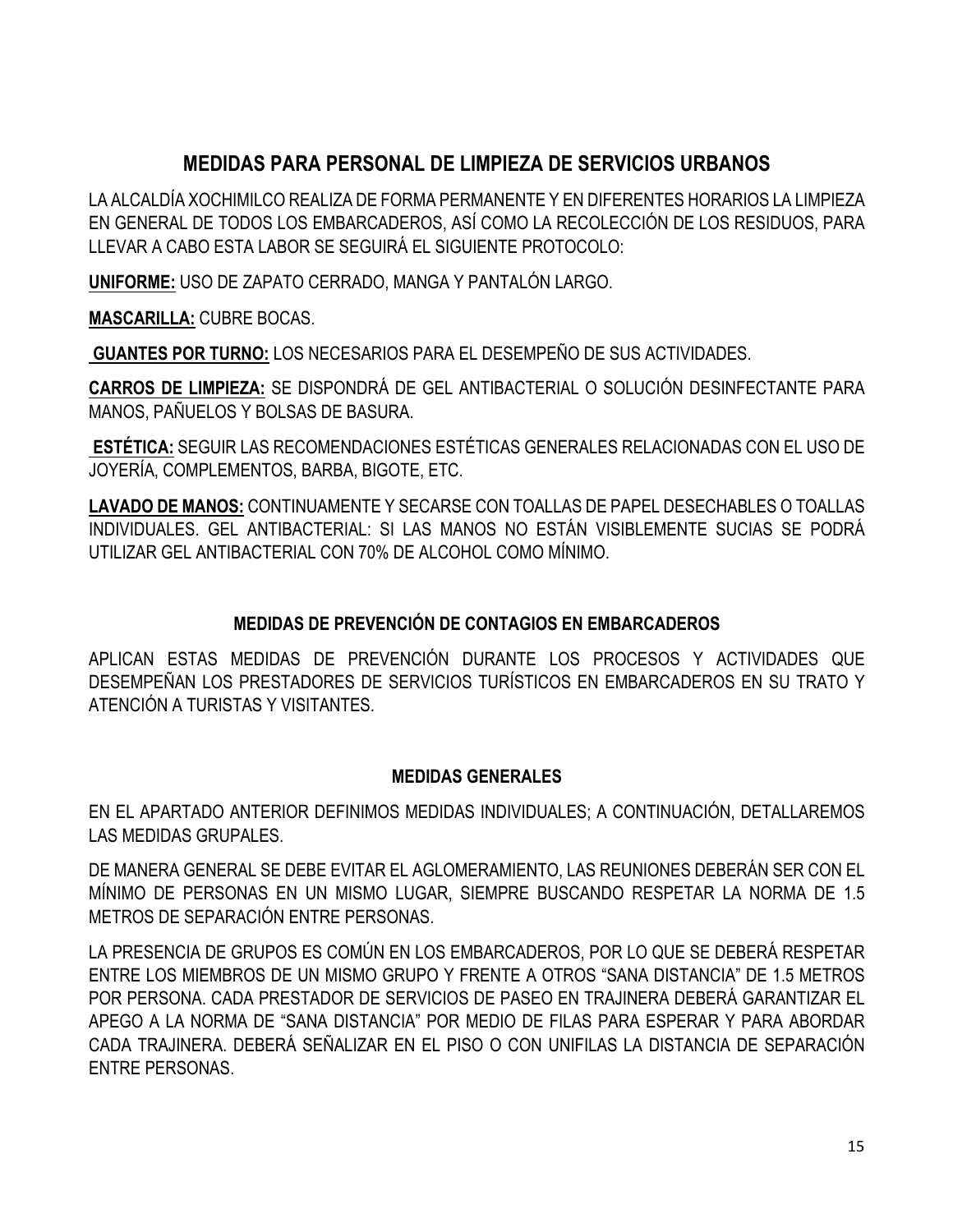PARA ELLO, COMO MEDIDAS GENERALES:

**HORARIOS:** SE RECOMIENDA NO ROLAR AL PERSONAL POR TURNOS, DE TAL FORMA QUE NO HAYA CONTAMINACIÓN CRUZADA ENTRE EL GRUPO DE LA TARDE O EL DE LA MAÑANA. MANEJAR HORARIOS ESCALONADOS DE ENTRADA Y SALIDA PARA EVITAR LOS TRASLADOS EN HORAS PICO.

**CRUCES EN ESPACIOS PEQUEÑOS:** EN CASO DE CRUCES ENTRE PERSONAS EN ESPACIOS REDUCIDOS, TALES COMO PASILLOS, TRANSPORTES TURÍSTICOS U OTROS, SIEMPRE DEBEN DE REALIZARSE LO MÁS RÁPIDO POSIBLE Y GIRANDO LA BOCA HACIA UN LUGAR APARTADO PARA REDUCIR LA PROBABILIDAD DE CONTAGIO.

**TAREAS EN MENOS DE 1.5 M:** TODAS AQUELLAS TAREAS QUE NO PUEDAN REALIZARSE CON MENOS DE 1.5 METROS DE DISTANCIA ENTRE PERSONAS, DEBEN REALIZARSE CON ELEMENTOS DE PROTECCIÓN INDIVIDUAL (EPI) TALES COMO MASCARILLAS, PANTALLAS DE PROTECCIÓN, GUANTES, ETC., SI ES POSIBLE, SE RECOMIENDA QUE ACTIVIDADES NO INDISPENSABLES SEAN SUSPENDIDAS O MODIFICADAS.

**EPIS RECOMENDADOS:** USO DE CUBRE BOCAS, GUANTES DE PROTECCIÓN FRENTE A MICROORGANISMOS Y CON RESISTENCIA A LA ROTURA O GUANTES DE VINILO/ACRILONITRILO ADEMÁS DE CARETA PLASTIFICADA (DE SER POSIBLE).

**MINIMIZAR CONTACTO CON EL CLIENTE:** SE DEBE MANTENER UNA DISTANCIA DE 1.5 METROS, EVITANDO LO MENOS POSIBLE EL CONTACTO ENTRE TRABAJADOR Y CLIENTE.

**DISPOSICIÓN DE MOBILIARIO:** SE RECOMIENDA REACOMODAR EL MOBILIARIO Y LAS ÁREAS DE TRABAJO PARA UNA MEJOR DISTRIBUCIÓN Y PODER MANTENER LOS 1.5 METROS DE DISTANCIA ENTRE PERSONAS. LAS TRAJINERAS SOLO PODRÁN TENER A BORDO, 12 SILLAS COMO MÁXIMO, QUE SERÁ EL NÚMERO DE PERSONAS PERMITIDAS.

**SEÑALIZACIÓN DE DISTANCIA:** SE DEBEN COLOCAR EN EL SUELO SEÑALÉTICAS DONDE SE INDIQUEN LOS 1.5 METROS DE DISTANCIA, PRINCIPALMENTE EN LOS LUGARES DONDE PUEDE HABER AGLOMERACIÓN DE PERSONAS, COMO: FILAS PARA ESPERAR Y/O ABORDAR UNA TRAJINERA· RECEPCIÓN Y MOSTRADORES DE ATENCIÓN AL CLIENTE · BAÑOS · COCINAS PÚBLICAS Y PARA EMPLEADOS (MÁQUINAS DE VENDING Y CAFÉ,) · ÁREAS DE AUTOSERVICIO, ETC.

**AGUA EMBOTELLADA:** SE DEBEN CLAUSURAR TODAS LAS FUENTES DE AGUA Y FILTROS PARA EL USO DE CLIENTES. CADA TRABAJADOR DEBE LLEVAR, SEÑALIZADA, SUS BOTELLAS O TERMOS DE AGUA PARA NO CONFUNDIRLAS.

**MEDIDA EXTREMA DE SANA DISTANCIA:** COMO ELEMENTO ORIENTATIVO Y DE FORMA EXTRAORDINARIA, SI EN ALGÚN MOMENTO NO SE PUEDE ESTAR A LOS 1.5 METROS DE DISTANCIA RECOMENDADOS, LA DISTANCIA MÍNIMA DEBE SER MAYOR A LOS DOS BRAZOS EXTENDIDOS.

**EQUIPO O MATERIAL DE TRABAJO COMÚN:** EN LA MEDIDA DE LO POSIBLE, SE RECOMIENDA EVITAR COMPARTIR EL MATERIAL Y DEMÁS RECURSOS ENTRE COLABORADORES, Y SIEMPRE SE DEBE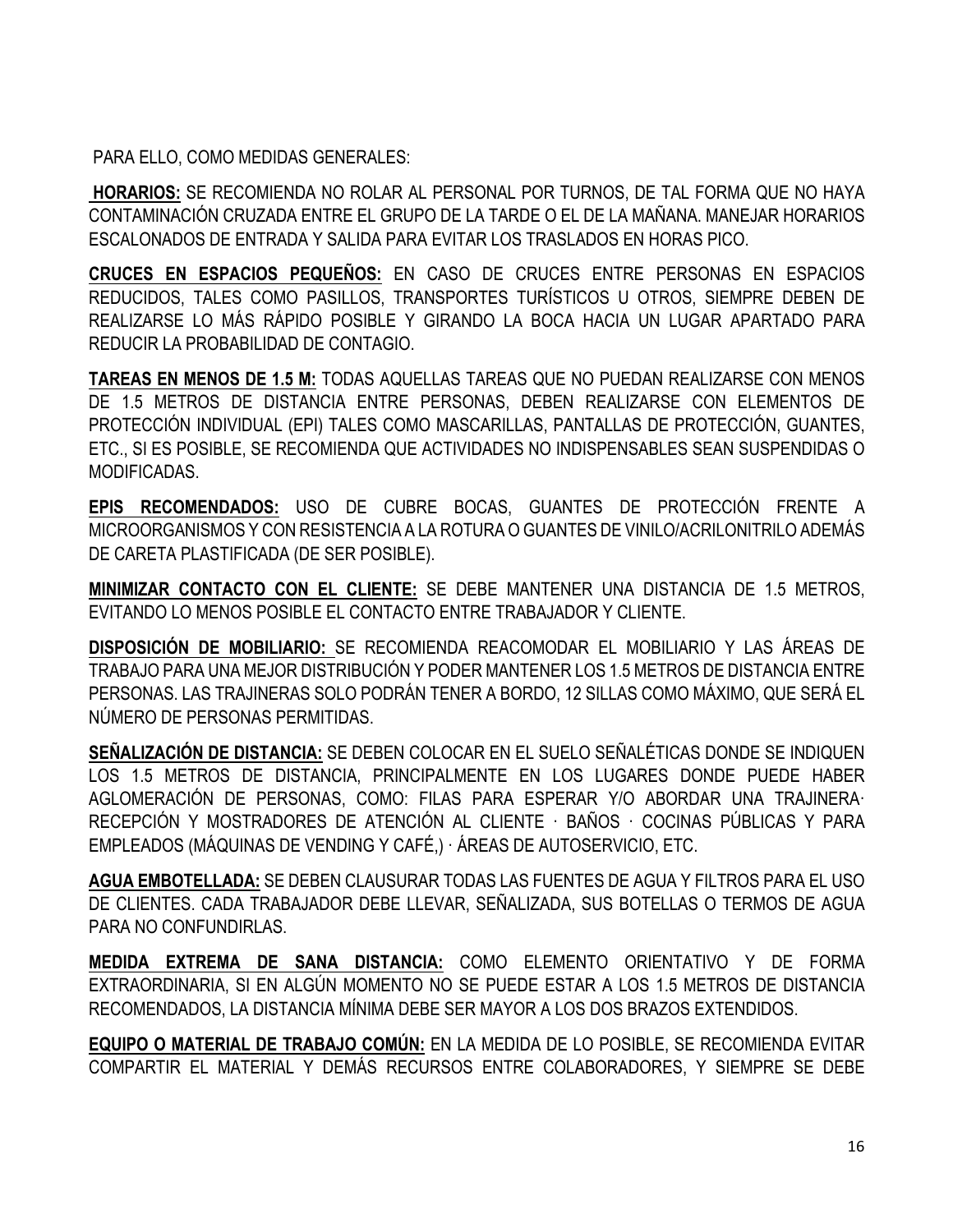DESINFECTAR EL MATERIAL UTILIZADO. NO COMPARTIR REMOS, PALAS, TRAPOS, JERGAS O CUALQUIER OTRO ELEMENTO NECESARIO PARA EL DESEMPEÑO DE LAS LABORES.

**MATERIAL DE TRABAJO POR TURNOS:** LOS REMEROS QUE TRABAJEN UNA MISMA EMBARCACIÓN (TRAJINERA) EN DISTINTOS TURNOS, DEBERÁN HACER USO DE SU PROPIO REMO O BIEN, SANITIZARLO AL TÉRMINO DE SU JORNADA Y DEJARLO AL SIGUIENTE TURNO YA DESINFECTADO; EL SIGUIENTE TURNO DEBERÁ HACER LO MISMO Y ENTREGARLO IGUALMENTE DESINFECTADO AL TÉRMINO DE LA JORNADA.

**USO DE MANOS LIBRES O AUDÍFONOS:** NO SE RECOMIENDA EL USO DE TELÉFONOS CON AURICULAR, SE DEBE TRATAR DE UTILIZAR AL MÁXIMO LOS ELEMENTOS CON MANOS LIBRES.

**BAÑOS:** SOLO PODRÁN DAR ACCESO AL 50% DE SU CAPACIDAD, ES DECIR SI CUENTAN CON 4 TAZAS O MINGITORIOS SOLO PODRÁN ACCESAR 2 PERSONAS Y PODRÁ ENTRAR UNA MÁS HASTA QUE SALGA EL MISMO NÚMERO; DEBERÁN CONTAR CON SUFICIENTE HIDROGEL DESINFECTANTES Y JABÓN PARA EL LAVADO DE MANOS, TOMAR EN CUENTA LA POSIBILIDAD DE USAR TOALLITAS DESINFECTANTES PARA ACCEDER A LAS CABINAS DE SERVICIO CERRADAS. NO USAR "SECADORES DE MANOS", EN SU LUGAR SE RECOMIENDAN TOALLITAS DE PAPEL DESECHABLE DE FÁCIL ACCESO. LAS INSTALACIONES DE LOS BAÑOS DEBERÁN DE SER DESINFECTADOS DE FORMA PERIÓDICA EN CADA TURNO DE TRABAJO. SE DEBERÁN FORMAR FILAS PARA ACCEDER AL BAÑO, SEÑALANDO EN EL PISO O CON UNIFILAS LA DISTANCIA OBLIGATORIA DE 1.5 METROS ENTRE PERSONAS. LOS BAÑOS DEBERÁN CONTAR CON VENTILACIÓN NATURAL OBLIGADAMENTE.

**PERSONAS RESPONSABLES:** SE DEBE DESIGNAR UNA PERSONA O UNA COMISIÓN RESPONSABLE QUE VERIFIQUE SE ESTÉN RESPETANDO LAS MEDIDAS DE DISTANCIA E HIGIENE EN TODAS LAS ÁREAS COMO BAÑOS, PASILLOS, PUESTOS DE VENTA, CORREDORES Y EN LAS EMBARCACIONES Y MUELLES.

# **CAPACIDAD MÁXIMA DE PERSONAS A BORDO DE LAS TRAJINERAS:**

SOLO SE PODRÁ DAR SERVICIO A UN MÁXIMO DE 12 PERSONAS POR EMBARCACIÓN.

SE REITERA LA PROHIBICIÓN DE AMARRAR TRAJINERAS.

# **MEDIDAS GENERALES PARA TRABAJADORES TURÍSTICOS QUE SE ENCUENTREN DENTRO DE GRUPOS DE RIESGO**

SE DEBE CONSIDERAR TRABAJADOR SENSIBLE O VULNERABLE, A LOS QUE TENGAN LAS SIGUIENTES ENFERMEDADES: DIABETES, ENFERMEDAD CARDIOVASCULAR, INCLUIDA HIPERTENSIÓN, ENFERMEDAD HEPÁTICA CRÓNICA, ENFERMEDAD PULMONAR CRÓNICA, ENFERMEDAD RENAL CRÓNICA, INMUNODEFICIENCIA, CÁNCER EN FASE DE TRATAMIENTO ACTIVO, EMBARAZO Y MAYORES DE 60 AÑOS.

CUALQUIER TRABAJADOR QUE REÚNA ALGUNA DE LAS CONDICIONES ANTERIORES, DEBERÁ COMUNICARLO DE FORMA INMEDIATA A SU SUPERIOR PARA SU VALORACIÓN Y SE PUEDAN ADOPTAR LAS MEDIDAS PREVENTIVAS NECESARIAS.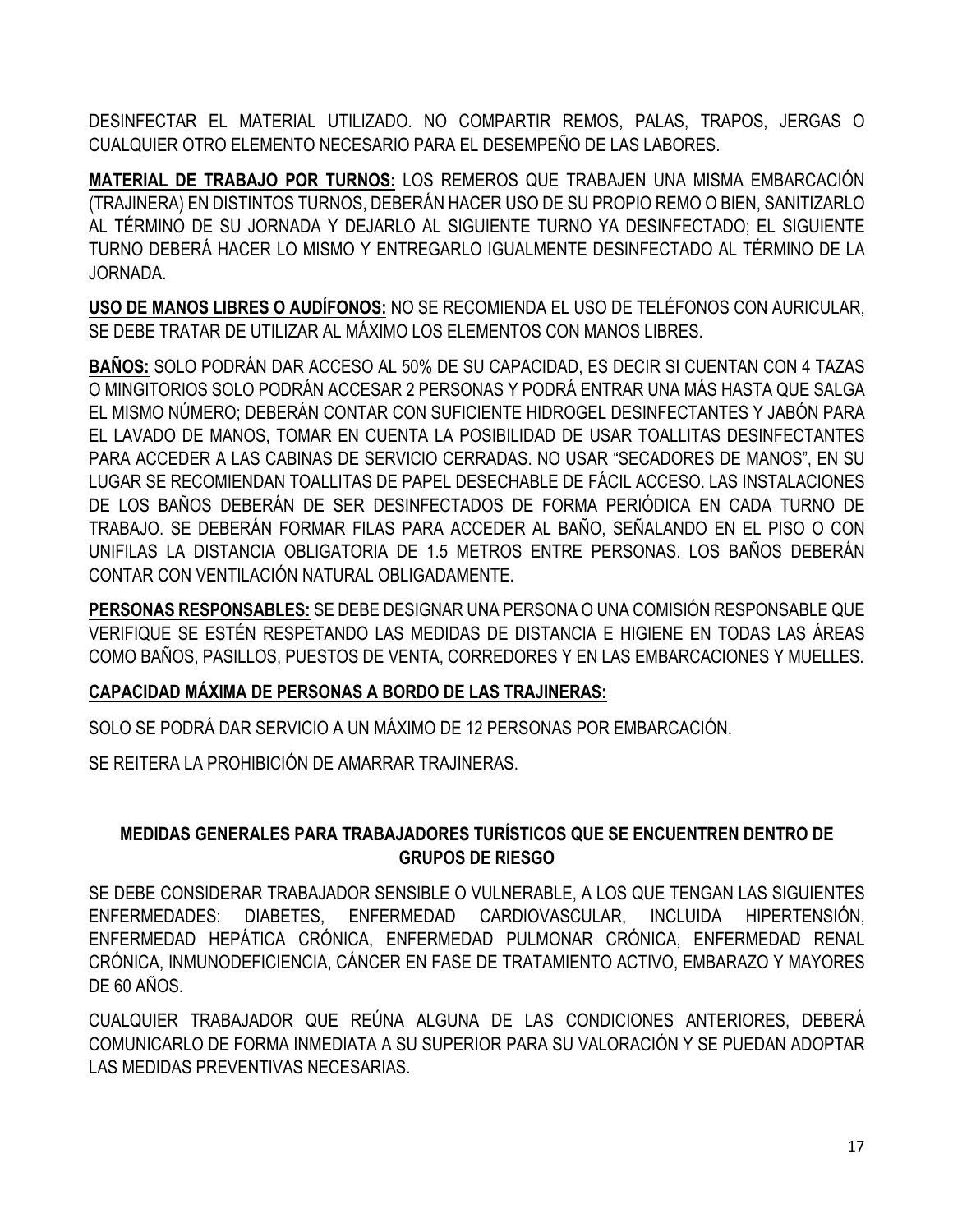SE LLEVARÁ A CABO UNA EVALUACIÓN INDIVIDUALIZADA DEL RIESGO Y DE LAS TAREAS A REALIZAR POR LA PERSONA TRABAJADORA.

AL IDENTIFICAR A TRABAJADORES VULNERABLES SE DEBERÁ REALIZAR UN ESTUDIO DE RIESGO A LA POTENCIAL EXPOSICIÓN AL COVID-19 Y DE LA SITUACIÓN INMUNITARIA FRENTE AL VIRUS EN EL MOMENTO ACTUAL; ESTAS ACCIONES PERMITIRÁN SABER SI EL TRABAJADOR PUEDE SER REINCORPORADO A SU PUESTO CON DETERMINADAS MEDIDAS DE PROTECCIÓN O NO ESTÁ EN CONDICIONES DE HACERLO.

SE RECOMIENDA QUE EL PERSONAL QUE PERTENECE A GRUPOS DE RIESGO, PERSONAS MAYORES, MUJERES EMBARAZADAS, CON DIABETES, HIPERTENSIÓN, ENFERMEDADES RESPIRATORIAS O INMUNODEPRIMIDOS, NO TENGAN CONTACTO CON LOS TURISTAS Y VISITANTES, EVITANDO EXPONERLOS A UN POSIBLE CONTAGIO. ESTA PRÁCTICA PODRÁ ADECUARSE GRADUALMENTE.

# **MEDIDAS PARA ACTIVIDADES TURISTICO-CULTURALES Y RECRETIVAS**

LA ALCALDÍA XOCHIMILCO Y SUS PRESTADORES DE SERVICIOS TURÍSTICOS, GENERAN DURANTE DISTINTAS ÉPOCAS Y FECHAS ESPECIALES DEL AÑO DISTINTOS EVENTOS CULTURALES Y RECREATIVOS, ALGUNOS YA POSICIONADOS INTERNACIONALMENTE POR SU BELLEZA Y SINGULARES ESCENARIOS NATURALES, ENTRE OTROS SE DESARROLLAN:

- **· CONCIERTOS**
- **· OBRAS DE TEATRO**
- **· MUESTRAS ARTESANALES Y GASTRONÓMICAS**
- **. CERTÁMENES CULTURALES**
- **· ACTIVIDADES LÚDICAS DE DIVERSOS TEMAS**
- **. FUNCIONES DE CINE**
- **· RECORRIDOS CON EXPERIENCIAS CON O SIN PERNOCTA EN LAS CHINAMPAS APLICA PARA:**
	- ❖ VISITAS A LAS CHINAMPAS PRODUCTIVAS, INVERNADEROS, TEMAZCALES, CAMPAMENTOS, CABAÑAS PARA HOSPEDAJE, AJOLOTARIOS, ETC.

# **TODAS ESTAS ACTIVIDADES SE REALIZARÁN ÚNICAMENTE CONFORME A LOS LINEAMIENTOS Y OBSERVANDO EL SEMÁFORO EPIDEMIOLÓGICO DE LA CDMX Y SIGUIENDO LAS INDICACIONES DE LA ORGANIZACIÓN MUNDIAL DE LA SALUD (OMS)).**

SI EL SEMÁFORO EPIDEMIOLÓGICO PERMITIERA LA REALIZACIÓN DE DICHOS EVENTOS SE DEBEN SEGUIR LOS SIGUIENTES LINEAMIENTOS Y RECOMENDACIONES:

REDUCIR AL MÁXIMO EL TRÁFICO Y LA AGLOMERACIÓN DURANTE ESTAS ACTIVIDADES; PARA AQUELLAS PERSONAS QUE ASISTAN, DEBERÁN DE SEGUIR LAS RECOMENDACIONES GENERALES BÁSICAS PARA LA PREVENCIÓN DEL COVID-19, LAS CUALES SON: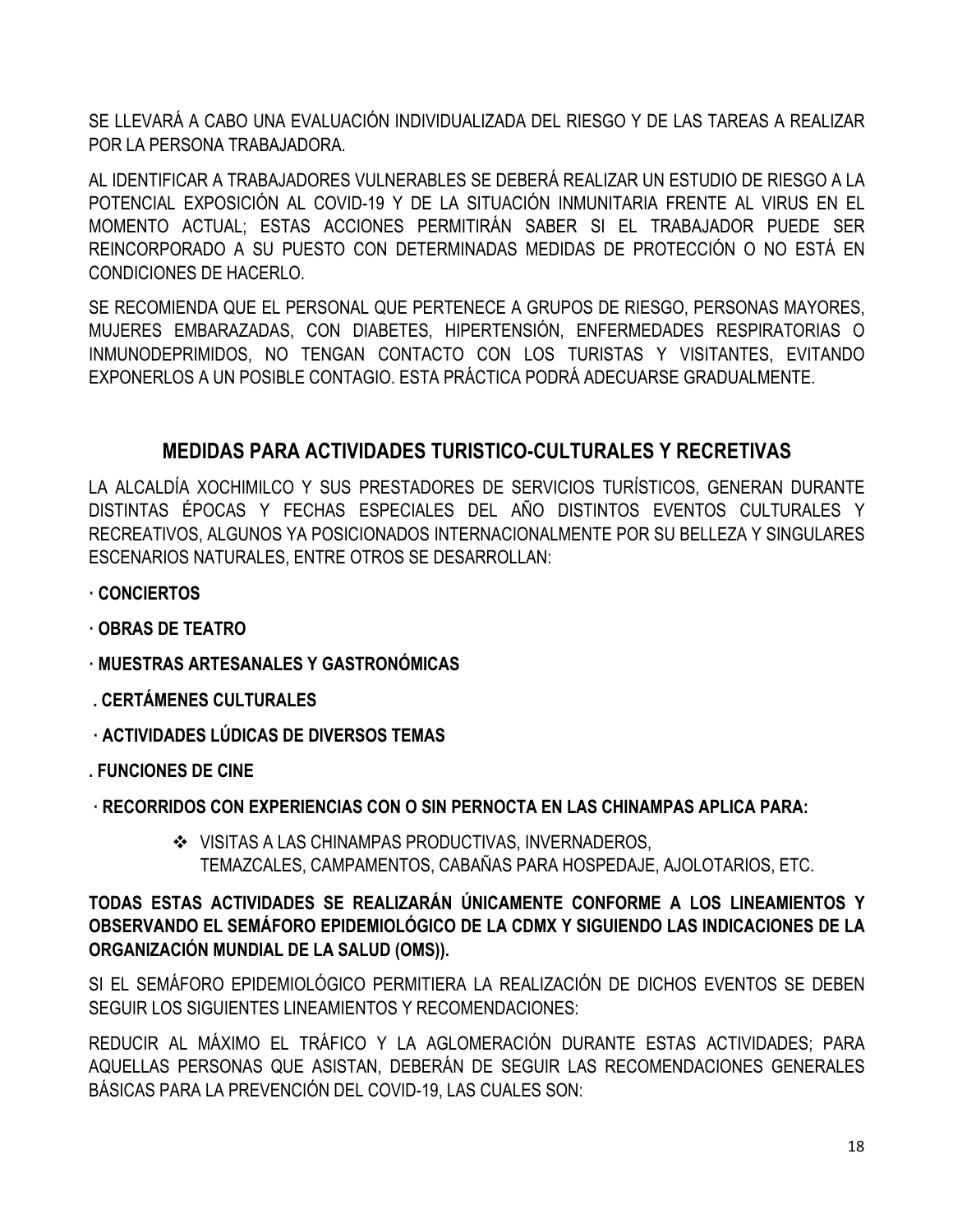**CUBRE BOCAS:** USO DE CUBRE BOCAS Y SI ES POSIBLE COMPLETAR CON CARETA PLÁSTICA. EVITAR TOCARSE LOS OJOS, NARIZ Y BOCA.

**SANA DISTANCIA:** MANTENER LA SANA DISTANCIA DE 1.5 METROS Y REUBICAR MOBILIARIO PARA PERMITIR MAYOR MOVILIDAD. .

**CAPACIDAD MÁXIMA: (***APLICABLE SOLO DE ACUERDO A SEMÁFORO EPIDEMIOLÓGICO*) TODOS LOS EVENTOS CULTURALES QUE SE DESARROLLEN Y QUE IMPLIQUE EL PASO POR EMBARCADEROS, ABORDAR TRAJINERAS PARA TRASLADO, ETC. DEBERÁ OPERAR AL 50% DE SU CAPACIDAD, RESPETANDO EL MÁXIMO DE 12 PERSONAS POR EMBARCACIÓN Y APLICARÁ LAS MEDIDAS INDIVIDUALES Y GENERALES ESTABLECIDAS EN EL PRESENTE DOCUMENTO.

#### *ORGANIZADORES*

#### **BASURA:**

LOS CONTENEDORES O BOTES DE BASURA DEBERÁN ESTAR LIMPIOS CON TAPA SIN MANIPULACIÓN MANUAL.

#### **BAÑOS PORTÁTILES:**

EN LA MEDIDA DE LO POSIBLE, EVITAR SU USO. EN CASO DE INSTALACIÓN DE BAÑOS PORTÁTILES SE TENDRÁ QUE VERIFICAR PUNTUALMENTE LOS HORARIOS DE LIMPIEZA DE ESTOS MISMOS, ASÍ COMO LA APLICACIÓN DE GEL ANTIBACTERIAL ANTES Y DESPUÉS DEL INGRESO AL SANITARIO.

**ESCENARIOS:** OBSERVAR QUE TODAS LAS SUPERFICIES QUE CONFORMEN ESCENARIOS, BACK STAGE, CARPAS, TARIMAS, ESCALERAS, SILLAS PORTÁTILES, BARDA POPOTILLO ESTÉN EN LIMPIEZA CONTINUA PARA EVITAR QUE LAS PERSONAS QUE TENGAN CONTACTO CON ELLAS PUDIERAN CONTRAER ALGÚN CONTAGIO.

**SUSANA DISTANCIA:** TODOS LOS PARTICIPANTES DEBERÁN MANTENER EL CRITERIO DE SUSANA DISTANCIA Y EVITAR AGLOMERACIONES QUE PUDIERAN PROPICIAR CONTAGIOS DE COVID-19.

LOS ORGANIZADORES ESTARÁN OBLIGADOS A PONER LÍMITES CON UNIFILAS O SEÑALIZAR EN EL PISO LA DISTANCIA MÍNIMA REQUERIDA DE 1.5 METROS ENTRE CADA PERSONA QUE ESPERA PARA BOLETOS DE ENTRADA Y ABORDAJE DE TRAJINERA.

#### **GRADAS:**

EN CASO DE COLOCAR SILLERÍA O GRADAS, ESTAS MISMAS DEBERÁN COLOCARSE A 1.5 METROS DE DISTANCIA.

#### **ENTORNO:**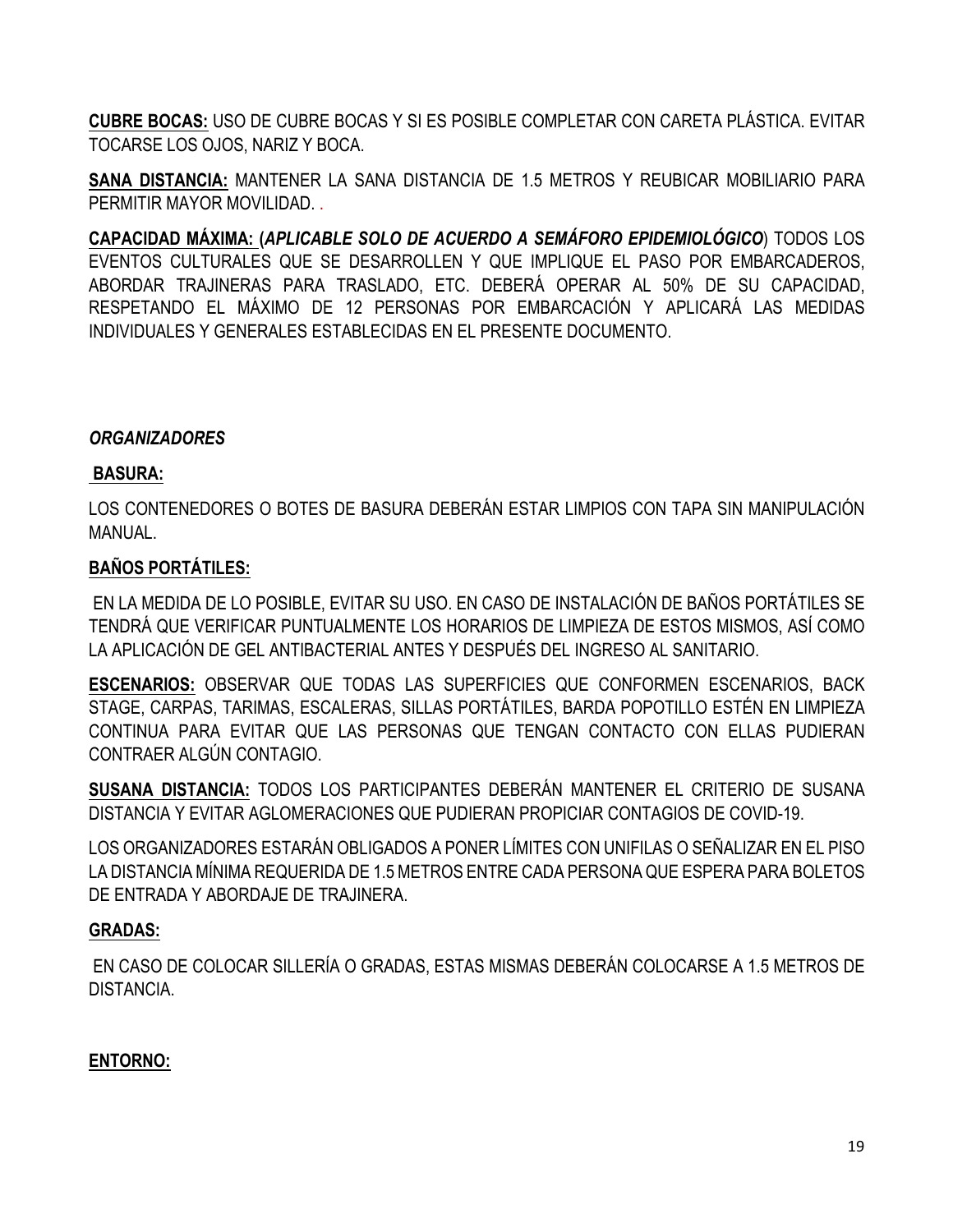EN EL ESPACIO QUE OCUPE DICHA ACTIVACIÓN SE DEBERÁN COLOCAR BOLSAS PARA LOS DESHECHOS Y MESAS CON BOTELLAS DE GEL ANTIBACTERIAL QUE PERMITAN REFORZAR LA HIGIENE DURANTE EL EVENTO Y DE SER POSIBLE REALIZAR SANITIZACIONES AL MISMO TIEMPO, ANTES DE ABRIR TAQUILLA AL PÚBLICO Y AL TÉRMINO DE LAS FUNCIONES.

# **POLICÍA TURÍSTICA:**

EN EL CASO DE DETECTAR UNA PERSONA SOSPECHOSA O CON SÍNTOMAS DE COVID-19, SE DEBERÁ REPORTAR A LA POLICÍA Y/O A LOS TRABAJADORES DE LA ALCALDÍA QUE ESTUVIEREN PRESENTES EN LOS MÓDULOS DE ATENCIÓN TURÍSTICA.

# **MONUMENTOS, ESCALINATAS, FUENTES, BANCAS, ARBOTANTES, ENTRE OTROS**

EN LOS ESPACIOS PÚBLICOS DE AFLUENCIA TURÍSTICA ES MUY COMÚN QUE LOS TURISTAS INTERACTÚEN CON SUS COMPONENTES ARQUITECTÓNICOS Y NATURALES, POR LO CUAL DEBERÁN CONSERVAR UNA ADECUADA LIMPIEZA Y MANTENIMIENTO CON LA FINALIDAD DE EVITAR CONTAGIOS DE COVID-19, CONSIDERANDO LOS SIGUIENTES PUNTOS:

# **RECURRENCIA DE LIMPIEZA:**

SE RECOMIENDA LIMPIAR LOS PASILLOS Y ESCALERAS DE 2 A 4 VECES AL DÍA SEGÚN LA AFLUENCIA. SE RECOMIENDA REALIZAR LA LIMPIEZA MEDIANTE LA TÉCNICA DE TRIPLE BALDE:

# TÉCNICA TRIPE BALDE

PARA LA LIMPIEZA Y DESINFECCIÓN DE SUPERFICIES SE DEBE DE LLEVAR A CABO PREVIAMENTE EL BARRIDO HÚMEDO CON UN PAÑO O JERGA PARA ARRASTRAR EL POLVO Y LOS RESIDUOS HASTA LA ENTRADA: LEVANTÁNDOLOS Y DESECHÁNDOLOS EN EL CONTENEDOR CORRESPONDIENTE.

**ENJABONAR:** SE UTILIZA UN PAÑO O JERGA Y UNA SOLUCIÓN CON AGUA Y DETERGENTE PREPARADA PREVIAMENTE EN EL PRIMER BALDE. CON LA FINALIDAD DE RETIRAR LA SUCIEDAD.

**ENJUAGAR Y SECAR:** CON OTRO PAÑO O JERGA Y AGUA LIMPIA EN EL SEGUNDO BALDE, SE REMUEVEN LOS RESIDUOS DE DETERGENTE Y SE REALIZA EL SECADO DE LA SUPERFICIE.

**DESINFECCIÓN:** CON UNA JERGA O PAÑO LIMPIO Y **SOLUCIÓN CLORADA** EN EL TERCER BALDE. SE PROCEDE CON LA DESINFECCIÓN DEL ÁREA.

PARA LA TÉCNICA DEL TRIPLE BALDE ES IMPORTANTE UTILIZAR:

- TRES PAÑOS O JERGAS DISTINTOS
- TRES BALDES DISTINTOS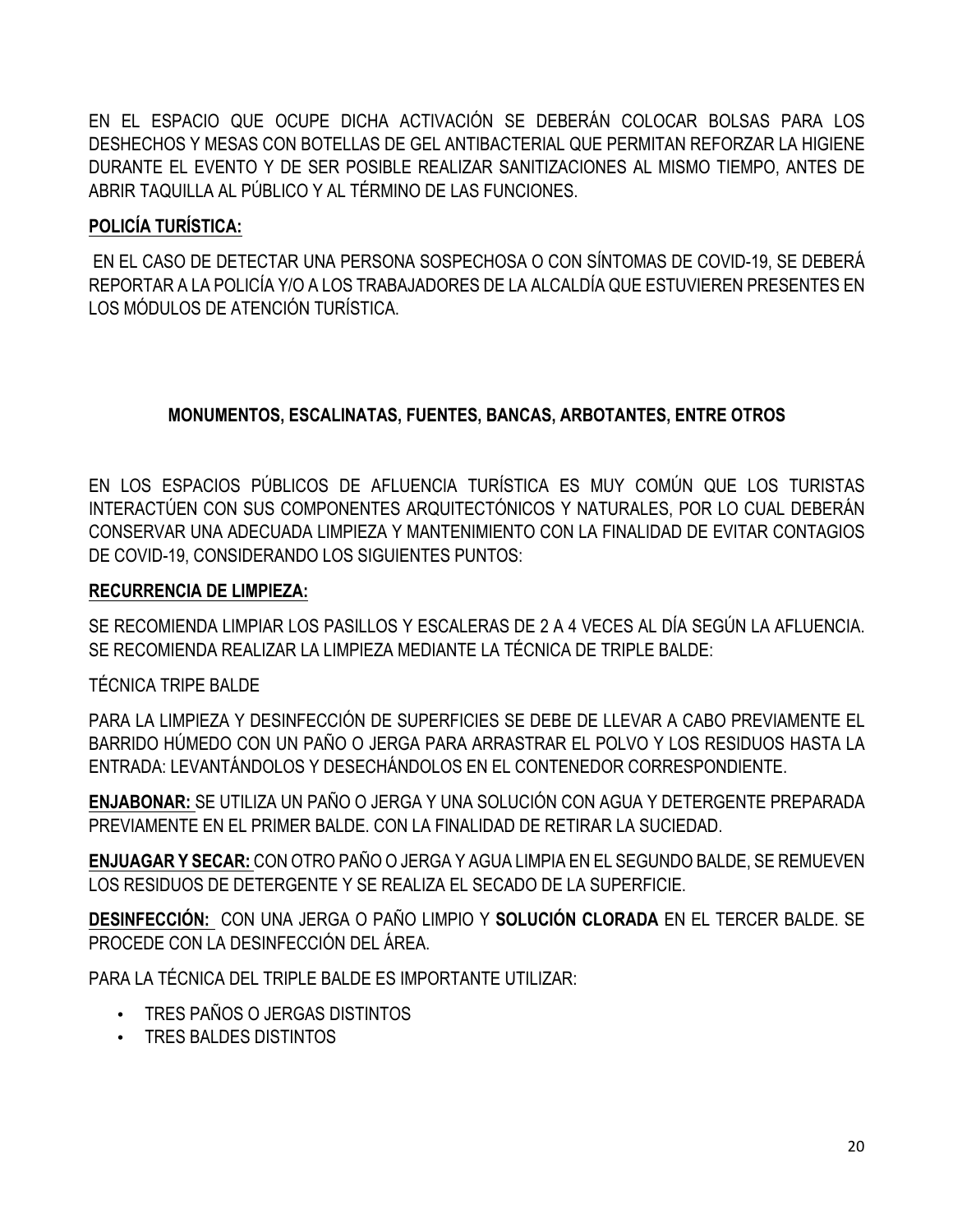# **MEDIDAS DE PROTECCIÓN QUE DEBERÁN CUMPLIR LOS MERCADOS DE ARTESANÍAS.**

LAS MEDIDAS DE SEGURIDAD PARA PREVENIR EL RIESGO DE CONTAGIO NO DEBEN DEJAR DE APLICARSE EN LOS DIFERENTES ENTORNOS DE INTERACCIÓN SOCIAL, POR ELLO ESTOS LINEAMIENTOS SERÁN PARA TODO EL PERSONAL QUE DESEMPEÑE FUNCIONES EN LA OPERATIVIDAD DE LOS MERCADOS DE ARTESANÍAS, ASÍ COMO PARA LOS USUARIOS Y CONSUMIDORES QUE ACUDEN A ELLOS, PARA ASÍ PREVENIR Y MITIGAR EL RIESGO DE CONTAGIO ENTRE LOS LOCATARIOS, TRABAJADORES Y CLIENTES, ATENDIENDO A LAS NECESIDADES PROPIAS DE ESTE SECTOR.

EL OBJETIVO ES LOGRAR DISEÑAR LAS MEDIDAS SANITARIAS MÁS EFECTIVAS Y SUFICIENTES QUE DEBERÁN APLICAR, TOMANDO COMO REFERENCIA LAS DISPOSICIONES QUE LAS AUTORIDADES SANITARIAS FEDERALES HAN EMITIDO AL RESPECTO, ASÍ COMO LAS MEDIDAS CONTEMPLADAS EN EL PLAN GRADUAL HACIA LA NUEVA NORMALIDAD EN LA CIUDAD DE MÉXICO.

DURANTE LA TRANSICIÓN A LA NUEVA NORMALIDAD, ES IMPORTANTE QUE SE MANTENGAN Y RESPETEN LAS RECOMENDACIONES SANITARIAS GENERALES

# *PARA LOCATARIOS Y TRABAJADORES*

LAVAR MANOS CON AGUA Y JABÓN Y/O USO DE GEL ANTIBACTERIAL AL 70% EN CADA CAMBIO DE ACTIVIDAD REALIZADA.

- LAS MANOS DEBEN ESTAR LIMPIAS Y LIBRES DE ANILLOS O DE CUALQUIER OTRO ADORNO.
- USO DE GUANTES POR PARTE DEL PERSONAL QUE MANIPULA EL DINERO O EN SU DEFECTO EL USO DE GEL EN ALCOHOL AL 70%.
- RETIRAR OBJETOS EN DESUSO O AJENOS AL ESTABLECIMIENTO.
- IMPLEMENTACIÓN DE HORARIOS ESCALONADOS: HORARIO DE VENTA Y HORARIO DE ABASTECIMIENTO DE PRODUCTOS.
- EL ALCOHOL O GEL QUE SE PROVEA AL VISITANTE O CONSUMIDOR DEBERÁ SER BASE ALCOHOL AL 70% MÍNIMO.
- EN CASO DE QUE EL PRODUCTO SEA DE MATERIAL TEXTIL SE DEBE SANITIZAR CADA VEZ QUE SEA TENGA CONTACTO CON EL (AL PROBARSE UNA PRENDA Y/O TOCAR ALGÚN TEXTIL)

# *PARA EL PÚBLICO USUARIO:*

SOLO SE PERMITIRÁ EL INGRESO AL MERCADO DE LAS PERSONAS QUE LLEVEN PROTECCIÓN PERSONAL COMO CUBRE BOCAS Y GUANTES.

- SE RECOMIENDA LA OPCIÓN DE CARETA Y/O GAFAS DE PROTECCIÓN.
- UTILIZAR GEL A BASE DE ALCOHOL 70 POR CIENTO.
- PERSONAS ADULTAS MAYORES Y/O POBLACIÓN VULNERABLE ACUDIR EN HORARIOS ESTABLECIDOS O SOLICITAR APOYO DE LOCATARIOS PARA AGILIZAR SUS COMPRAS.
- RESPETAR LA SANA DISTANCIA ESTABLECIDA EN CADA LOCAL.
- EVITAR AGLOMERACIONES AL INTERIOR DEL MERCADO.
- EVITAR LA MANIPULACIÓN DE ALIMENTOS.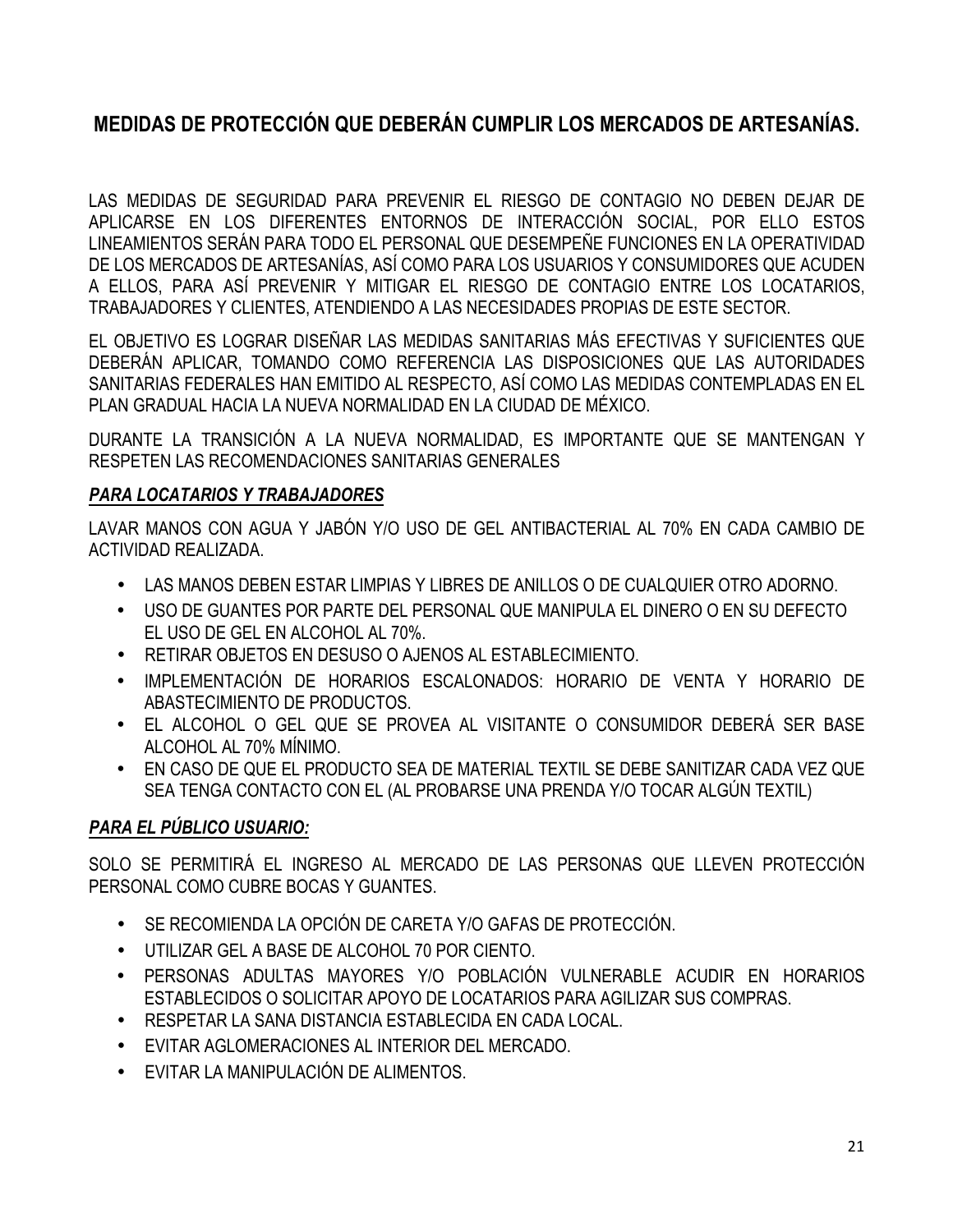- LAVAR CON AGUA Y JABÓN LAS BOLSAS UTILIZADAS SI SON DE TELA, O DESINFECTARLAS SI SON DE OTRO MATERIAL.
- EL CLIENTE DEBERÁ ESPERAR DETRÁS DE LA LÍNEA QUE INDICA EL ESPACIO DE ESPERA PARA PEDIR LOS PRODUCTOS Y/O PARA PAGAR, SEGÚN LO ESTIPULE EL ESTABLECIMIENTO.
- MANTENER UN ESPACIO DE 1.5 METROS DE DISTANCIA ENTRE CADA PERSONA.
- EL CLIENTE DEBERÁ EVITAR TOCAR LOS PRODUCTOS.

# *ADMINISTRACIÓN DEL MERCADO:*

LOS MERCADOS DEBERÁN DISPONER DE UN PROGRAMA DE HIGIENE Y SANEAMIENTO

ESTABLECER UN FILTRO PARA USUARIOS CON APLICACIÓN DE GEL ANTIBACTERIAL CON RECOMENDACIONES DE USO DE CUBRE BOCAS, ESTORNUDO DE ETIQUETA Y SANA DISTANCIA.

IMPLEMENTAR CONTENEDORES PARA RECOLECCIÓN EXCLUSIVA DE RESIDUOS SANITARIOS (CUBRE BOCAS Y PAÑUELOS DESECHABLES).

REALIZAR LIMPIEZA Y DESINFECCIÓN DE TODAS LAS ÁREAS COMUNES DEL MERCADO, INCLUYENDO OFICINAS DE ADMINISTRACIÓN Y SANITARIOS.

RETIRAR OBJETOS EN DESUSO Y AJENOS AL MERCADO PARA FACILITAR LA LIMPIEZA Y DESINFECCIÓN DE TODAS LAS ÁREAS

LIMPIEZA DIARIA Y DESINFECCIÓN SEMANAL DE LOS DE LAS ÁREAS COMUNES DE LOS MERCADOS Y LOCALES.

EL PERSONAL QUE REALICE LA LIMPIEZA EN EL MERCADO DEBE CONTAR CON EQUIPO DE PROTECCIÓN PERSONAL. EN EL CASO DE LOS BAÑOS PÚBLICOS UBICADOS EN LOS MERCADOS, ESTOS DEBEN LIMPIARSE CON DETERGENTE Y SER DESINFECTADOS A DIARIO.

# **ES NECESARIA LA LIMPIEZA, DE LO CONTRARIO LA DESINFECCIÓN NO ES EFECTIVA.**

# **¿QUÉ HACER ANTE SOSPECHA DE UN CASO?**

# **MEDIDAS GENERALES**

# **¿CUÁL ES EL PORCENTAJE DE PERSONAS QUE SUFREN SÍNTOMAS?**

80% DE LAS PERSONAS CONTAGIADAS CON COVID-19 SE SENTIRÁN MAL PERO NO TENDRÁN COMPLICACIONES; 15% PRESENTARÁN SÍNTOMAS, LO QUE HARÁ NECESARIO QUE ASISTAN AL HOSPITAL Y SÓLO EL DE 5% NECESITARÁ CUIDADOS MAYORES, COMO VENTILADORES PARA AYUDARLES A RESPIRAR. OCHO DE CADA 10 PERSONAS QUE NECESITAN CUIDADOS MAYORES TIENEN PADECIMIENTOS COMO: DIABETES, HIPERTENSIÓN Y SOBREPESO.

# **¿CUÁLES SON LOS SÍNTOMAS DEL NUEVO CORONAVIRUS?**

LOS CASOS SOSPECHOSOS DE COVID-19 DEBEN TENER AL MENOS DOS DE LOS SIGUIENTES SÍNTOMAS: TOS, FIEBRE, DOLOR DE CABEZA; ACOMPAÑADOS DE ALGUNO DE LOS SIGUIENTES: DOLOR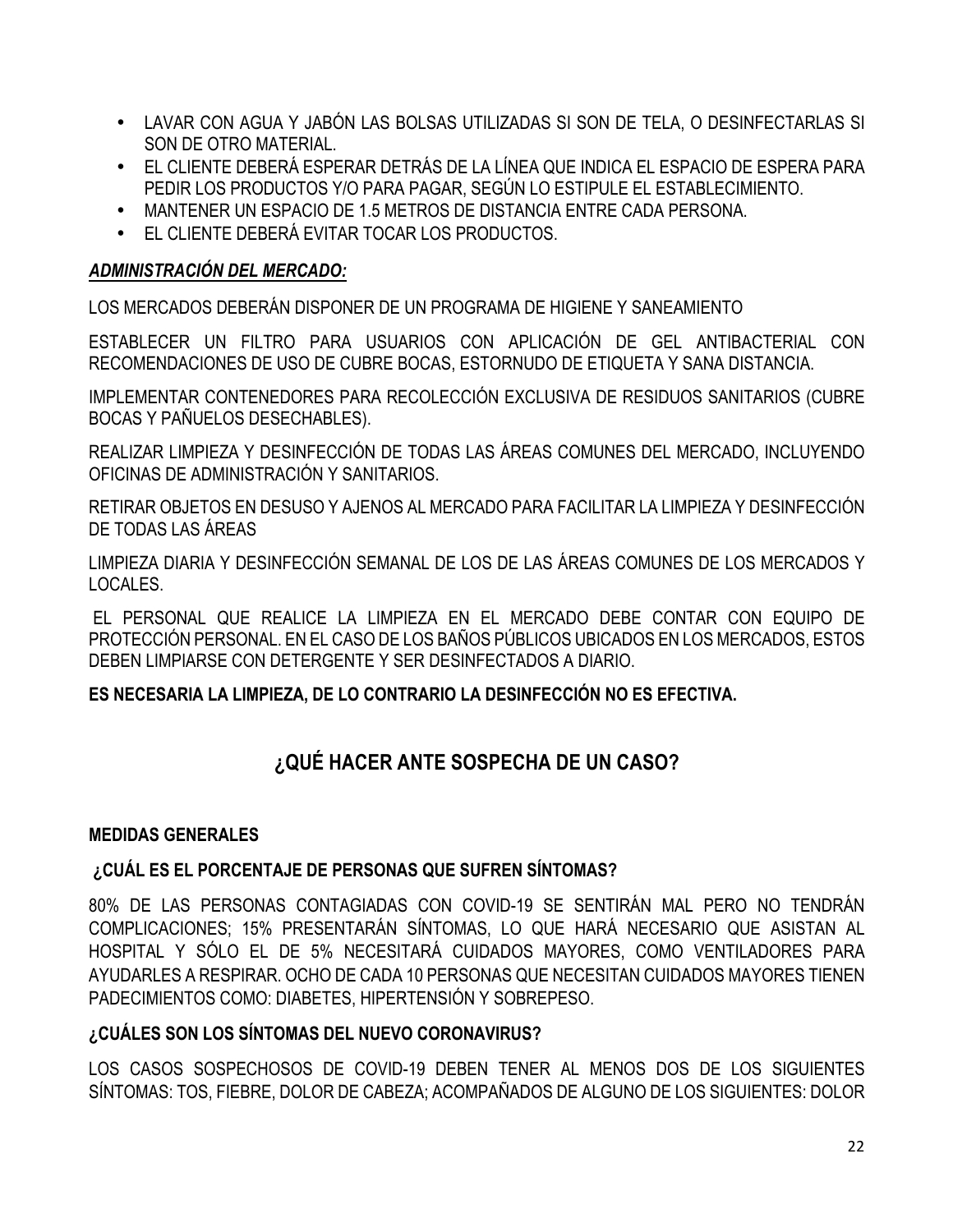O ARDOR DE GARGANTA, DOLORES DE ARTICULACIONES O MÚSCULOS, ESCURRIMIENTO NASAL U OJOS ROJOS. LOS CASOS GRAVES PRESENTAN DIFICULTAD PARA RESPIRAR O DOLOR EN EL PECHO. TAMBIÉN EXISTEN PERSONAS QUE PUEDEN PORTAR EL COVID-19 Y NO PRESENTAR SÍNTOMAS Y POTENCIALMENTE LO PUEDEN TRANSMITIR A OTRAS PERSONAS.

# **¿CÓMO SE TRATA EL NUEVO CORONAVIRUS?**

NO HAY UN TRATAMIENTO ESPECÍFICO PARA LOS CORONAVIRUS, SÓLO SE INDICAN MEDICAMENTOS PARA ALIVIAR LOS SÍNTOMAS. POR EL MOMENTO EL DESARROLLO DE ESTE BROTE NO SE PUEDE PREDECIR DEL TODO, POR LO QUE LA RESPUESTA REQUIERE LA IMPLANTACIÓN DE UNA SERIE DE ACCIONES RÁPIDAS, OPORTUNAS Y EFECTIVAS DESDE EL PUNTO DE VISTA DE LAS ESTRATEGIAS CLÁSICAS DE SALUD PÚBLICA. DISTANCIA INMEDIATA CON EL INFECTADO ES LO PRIMERO QUE SE DEBE APLICAR.

SÍ TIENE MÁS DE 37.5°C DE TEMPERATURA DEBE AISLARSE EN SU CASA.

# **SÍ UN TRABAJADOR PRESENTA SÍNTOMAS**

EN CASO DE QUE UN TRABAJADOR PRESENTE SÍNTOMAS MIENTRAS SE ENCUENTRA EN SU PUESTO DE TRABAJO, SERÁ PRECISO AISLARLO DE FORMA INMEDIATA Y REALIZAR LIMPIEZA, DESINFECCIÓN DEL LUGAR Y POSTERIORMENTE AISLAR EL CONTENEDOR DONDE HAYA DEPOSITADO PAÑUELOS U OTROS PRODUCTOS USADOS, ESA BOLSA DE BASURA DEBERÁ SER EXTRAÍDA Y COLOCADA EN UNA SEGUNDA BOLSA DE BASURA CON CIERRE, PARA SU DEPÓSITO EN LA FRACCIÓN RESTO.

EN CASO DE QUE EL TRABAJADOR NO COLABORÉ ANTE UN SÍNTOMA, SE PODRÁ CONTAR CON EL APOYO DE LA AUTORIDAD.

# **REACCIÓN ANTE SÍNTOMAS**

SÍ UN TRABAJADOR DESARROLLA SÍNTOMAS DE PROBLEMAS RESPIRATORIOS AGUDOS O INFECCIÓN CON LOS SÍNTOMAS DEL VIRUS COVID-19, SE RECOMIENDA SEGUIR LAS SIGUIENTES INDICACIONES:

# **RESPETO:**

RESPETO Y APOYO POR PARTE DE LA ASOCIACIÓN.

# **MEDICIÓN DE TEMPERATURA CORPORAL:**

SE DEBERÁ TOMAR LA TEMPERATURA CORPORAL CON UN TERMÓMETRO DIGITAL, EN CASO DE SER MAYOR A 37.5 GRADOS, DEBERÁ RETIRARSE DE SU LUGAR DE TRABAJO Y AISLARSE.

# **AISLAR:**

SEPARAR A LA PERSONA ENFERMA O SOSPECHOSA, DE LAS OTRAS, POR AL MENOS 1.5 METROS, DURANTE EL TIEMPO QUE ESTÉ EN EL EMBARCADERO Y PROCEDER A LA INMEDIATA LIMPIEZA DEL ÁREA TRAS SU USO.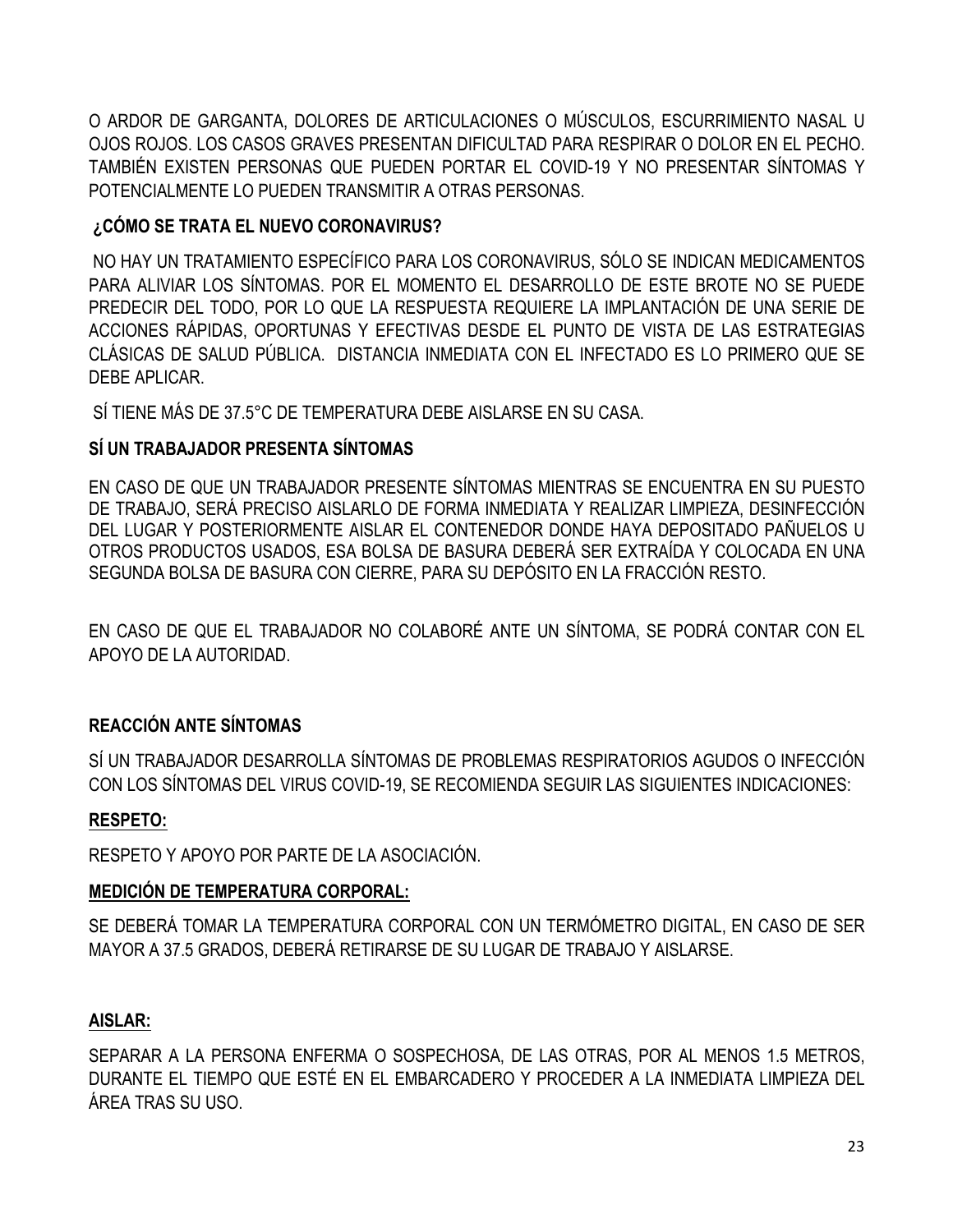# **REPRESENTANTE RESPONSABLE:**

EL REPRESENTANTE DE LA ASOCIACIÓN U ORGANIZACIÓN A LA QUE PERTENEZCA EL PRESTADOR CON SÍNTOMAS, SERÁ EL RESPONSABLE DE RETIRARLO DE SU PUESTO DE TRABAJO, ASÍ COMO DE DAR LAS FACILIDADES PARA QUE EL PRESTADOR ACUDA AL MÉDICO O SE AÍSLE EN SU CASA; ASÍ COMO DEL SEGUIMIENTO DEL PROCESO DE LA ENFERMEDAD HASTA LA REINCORPORACIÓN DEL PRESTADOR A SU PUESTO DE TRABAJO.

# **PRUEBA RÁPIDA:**

EN CASO DE QUE SE DISPONGA, ES MUY IMPORTANTE REALIZAR LA PRUEBA RT-PCR LA CUAL DETECTA SECUENCIAS ESPECÍFICAS DEL VIRUS PARA CONFIRMAR O DESCARTAR QUE SE TRATA DE UN CASO DE COVID-19.

# **REPORTAR A LA AUTORIDAD:**

SOLICITAR APOYO A LAS AUTORIDADES DE SALUD PÚBLICA Y SEGUIR LAS INDICACIONES, DE SER NECESARIO, SOLICITAR SU TRASLADO A UN HOSPITAL.

# **TRABAJADOR AFECTADO**

SÍ UN MIEMBRO DEL PERSONAL REPORTA PROBLEMAS RESPIRATORIOS O SÍNTOMAS RELACIONADOS, DEBERÁ DEJAR SUS LABORES INMEDIATAMENTE Y BUSCAR ASISTENCIA MÉDICA. SE SUGIERE SEGUIR LAS MEDIDAS CONTIGUAS: EL TRABAJADOR DEBE CONTAR CON PAÑUELOS DESECHABLES, CUBRE BOCAS Y CARETA, LOS CUALES DEBE DE USAR EN TODO MOMENTO DE SER POSIBLE, EL TRABAJADOR DEBERÁ DE PERMANECER EN CASA CON REPOSO TOTAL. EN CASO DE QUE EL COLABORADOR SEA DIAGNOSTICADO CON COVID-19 EN CASA, DEBERÁ DE SEGUIR LAS INSTRUCCIONES SEGUIDAS DEL MÉDICO, INCLUIDAS LAS RECOMENDACIONES DE AISLAMIENTO HASTA QUE LOS SÍNTOMAS HAYAN DESAPARECIDO POR COMPLETO. (LA ENFERMEDAD Y LA RECUPERACIÓN COMPLETA TARDA APROXIMADAMENTE UN MES SEGÚN LA OMS).

ANOTAR CON QUIÉN TUVO CONTACTO Y MONITOREAR SÍNTOMAS, YA QUE SERÁ NECESARIO DAR UN SEGUIMIENTO PUNTUAL Y TENER ESPECIAL CUIDADO CON LOS PRESTADORES DE SERVICIOS TURÍSTICOS QUE FUERON EXPUESTOS AL VIRUS.

# **QUÉ HACER SI UN TURISTA PRESENTA SÍNTOMAS**

SÍ UN TURISTA O VISITANTE PRESENTA SÍNTOMAS Y ES DETECTADO POR EL LOS PRESTADORES DE SERVICIOS TURÍSTICOS O PERSONAL DE LA ALCALDÍA, INMEDIATAMENTE DEBER SER SEPARADO DEL RESTO DEL GRUPO Y EL TURISTA O VISITANTE DEBERÁ NOTIFICAR A LA AUTORIDAD SANITARIA DEL GOBIERNO DE LA CIUDAD, A TRAVÉS DE LOS CANALES ESTABLECIDOS PARA SU ATENCIÓN.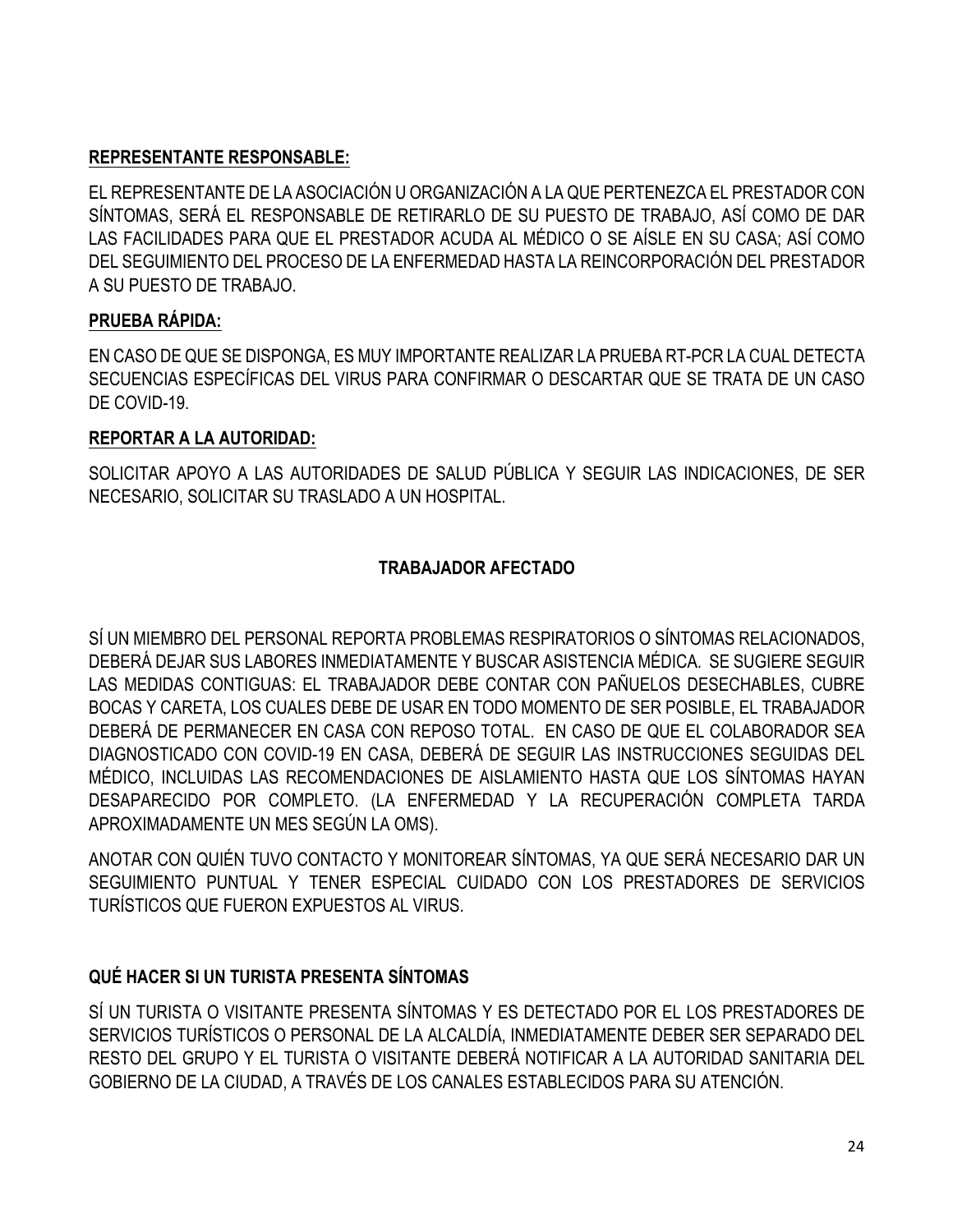EN TANTO, DEBERÁ DE RETIRARSE DEL EMBARCADERO Y AISLARSE EN SU DOMICILIO U HOTEL EN EL QUE SE ENCUENTRE HOSPEDADO, HASTA RECIBIR LAS INDICACIONES DE LA AUTORIDAD SANITARIA.

POR PARTE DE LOS PRESTADORES DE SERVICIOS TURÍSTICOS, POSTERIOR A LA SEPARACIÓN DEL GRUPO DEL TURISTA O VISITANTE CON SÍNTOMAS, SE PROCEDERÁ A SANITIZAR Y LIMPIAR LAS ÁREAS Y SUPERFICIES CON LAS QUE TUVO CONTACTO LA PERSONA.

PARA INFORMACIÓN DENUNCIA O QUEJA, COMUNICARSE A LA DIRECCIÓN DE TURISMO (55) 5679-8879/ (55) 5676-0810; BASE PLATA

#### **TRANSITORIOS.**

**PRIMERO. -** EL PRESENTE BANDO ES DE INTERÉS PÚBLICO Y DE OBSERVANCIA GENERAL DENTRO DE SU TERRITORIO. TIENE POR OBJETO LA **EMISIÓN DE LOS PROTOCOLO DE SEGURIDAD SANITARIA PARA EMBARCADEROS Y PRESTADORES DE SERVICIOS TURÍSTICOS,** CON EL FIN DE REGULAR EL FUNCIONAMIENTO DEL SECTOR TURÍSTICO PARA SU REAPERTURA EN MEDIO DE LA CRISIS SANITARIA.

**SEGUNDO.** - EL PRESENTE BANDO ENTRARÁ EN VIGOR EL TREINTA Y UNO DE AGOSTO DEL DOS MIL VEINTE, SIENDO SUS DISPOSICIONES DE OBSERVANCIA GENERAL Y OBLIGATORIA EN LA ALCALDÍA XOCHIMILCO.

**TERCERO. -** ESTAS NORMAS APLICARAN MIENTRAS EXISTA SEMÁFORO SANITARIO NARANJA Y AMARILLO, QUE EMITA EL GOBIERNO DE LA CIUDAD DE MÉXICO Y LOS HORARIOS DE SERVICIO SERAN

LOS HORARIOS DE SERVICIO EN SEMÁFORO NARANJA SERÁN DE 10:00 HRS A 19:00 HRS.

LOS HORARIOS DE SERVICIO EN SEMÁFORO AMARILLO SERÁN DE 10:00 HRS A 19:00 HRS.

**CUARTO. -** EN CASO DE INCUMPLIMIENTO DE CUALQUIERA DE LOS PUNTOS ESTIPULADOS, EL INFRACTOR PODRÁ SER REMITIDO AL JUZGADO CÍVICO O SERÁ ACREEDOR DE SANCIÓN ADMINISTRATIVA CORRESPONDIENTE.

**QUINTO. -** SE INSTRUYE AL SECRETARIO TÉCNICO DEL CONCEJO DE LA ALCALDÍA XOCHIMILCO, PARA QUE PROVEA LO NECESARIO, A FIN DE QUE SE REALICE LA PUBLICACIÓN DEL PRESENTE BANDO EN LA GACETA OFICIAL DE LA CIUDAD DE MÉXICO, ASÍ COMO EN LA PÁGINA OFICIAL DE LA ALCALDÍA **XOCHIMILCO**